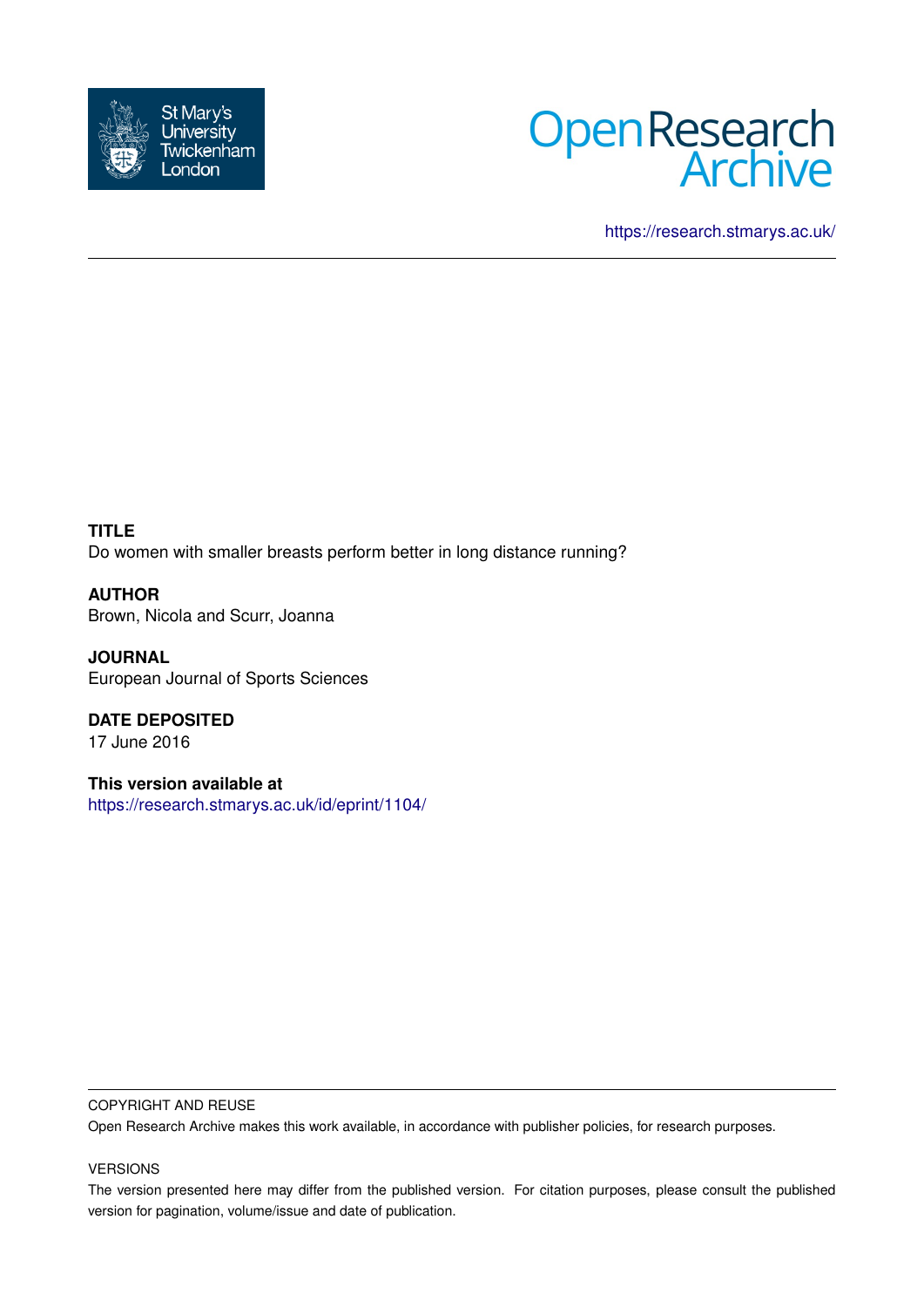**Do women with smaller breasts perform better in long distance running?** 

# **Nicola Brown<sup>1</sup> and Joanna Scurr<sup>2</sup>**

<sup>1</sup>School of Sport, Health and Applied Science, St Mary's University, Waldegrave

Road, Twickenham, TW1 4SX, UK

T: +44(0)20 8240 4821

F: +44(0)20 8240 4212

E: [nicola.brown@stmarys.ac.uk](mailto:nicola.brown@stmarys.ac.uk)

<sup>2</sup>Research Group in Breast Health, University of Portsmouth, Cambridge Rd,

Portsmouth, PO1 2ER, UK.

T: +44(0)23 9284 5161

E: [joanna.scurr@port.ac.uk](mailto:joanna.scurr@port.ac.uk)

**Corresponding author:** Dr Nicola Brown

**Acknowledgments**: We are grateful to the study volunteers for their participation.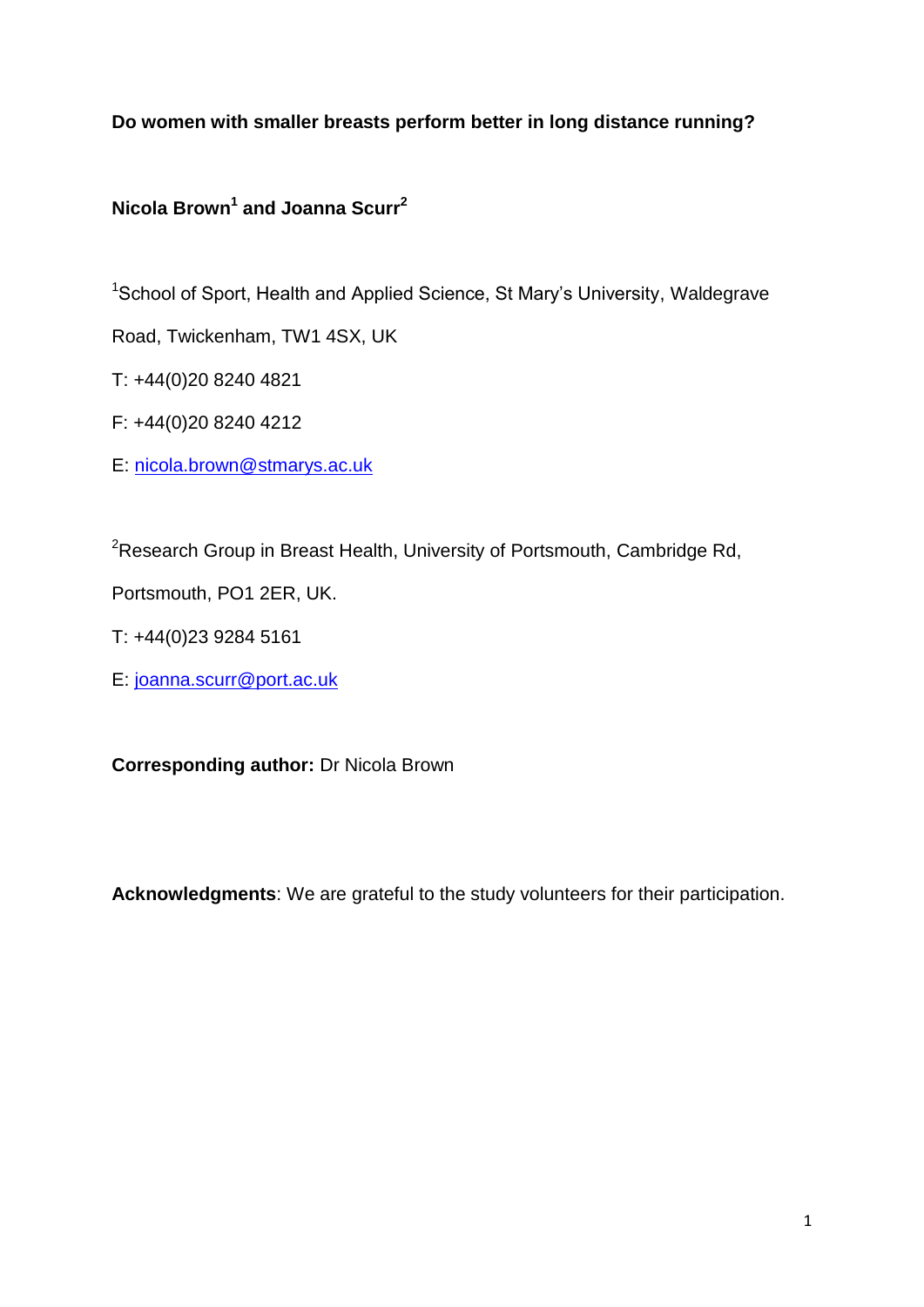#### **Abstract**

Literature has established that a range of physiological, biomechanical and training variables influence marathon performance. The influence of anthropometric characteristics has also received attention. However, despite major marathons exceeding 40,000 participants and approximately a third of these runners being female, no data exist on the influence of the breast on running performance. This cross-sectional study aimed to explore the impact of breast mass on marathon finish time. 168 of 321 female marathon runners contacted completed an on-line survey focusing on marathon performance during the 2012 London marathon. Participants were categorised as smaller (<500g, 54%) or larger breasted (>500 g, 46%). Regression analysis identified that 24% of marathon performance variance could be explained by BMI, but breast mass improved the model to explain 28% of performance variation. The model determined that for women with 32/34 or 36/38 underband, each increase in cup size equates to a performance decrement of 4.6 mins or 8.6 mins, equivalent to 34.4 minutes difference between a woman with 36A compared to 36DD breast size. Larger breasted runners had greater BMIs, completed less marathons and had slower marathon finish times (316  $\pm$  48 min) compared to smaller breasted runners (281  $\pm$  51 min). 25% less larger breasted women finished in the fastest quartile. These results suggest that differences in breast mass are an important factor for female athletes and should be considered in future research in this area.

**Keywords:** breast size; breast mass; performance; running; marathon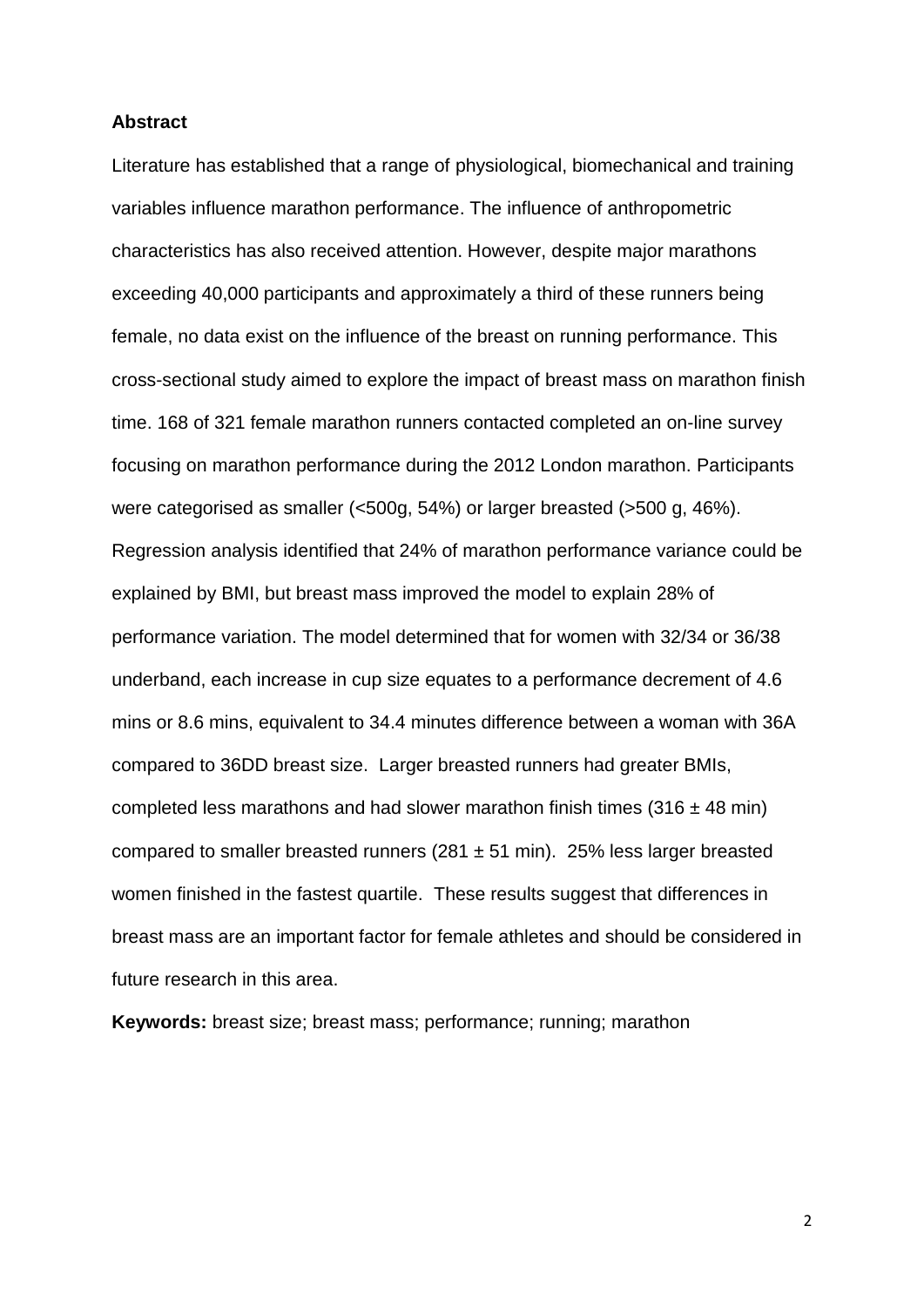#### **Introduction**

The popularity of long distance running has increased in recent years with major marathons exceeding 40,000 participants (Burfoot, 2007) and approximately a third of these runners being female (Tunstall-Pedoe, 2004). With these increased participation levels, questions of individual variation in performance arise (Roach, 2012). The ability to predict marathon performance has become a matter of increasing interest.

Literature has established that a range of physiological, biomechanical and training variables influence marathon performance. Optimum maximal oxygen consumption  $(VO<sub>2</sub>$  max), lactate threshold and running economy are acknowledged as prerequisites for success in long-distance running (Billat, Demarle, Slawinski, Paiva, & Koralsztein, 2001; Joyner & Coyle, 2008; Loftin et al., 2007; Noakes, Myburgh & Schall, 1980). Biomechanical factors such as low vertical oscillation of body centre of mass, more acute knee angles during swing and faster rotation of shoulders in the transverse plane have also been found to be associated with improved running economy (Saunders, Pyne, Telford, & Hawley, 2004). Furthermore, volume and intensity of training are recognised predictors for marathon race time (Bale, Rowell & Colley, 1985; Billat et al., 2001; Christensen & Ruhling, 1983; Yeung, Yeung, & Wong, 2001).

The influence of anthropometric characteristics on marathon performance have also received attention; height (Loftin et al., 2007), body mass index (BMI), body fat percentage (Hagan, Upton, Duncan, & Gettman, 1987), sum of seven skinfold thickness (Hagan, Smith & Gettman, 1981) and calf circumference (Schmid et al.,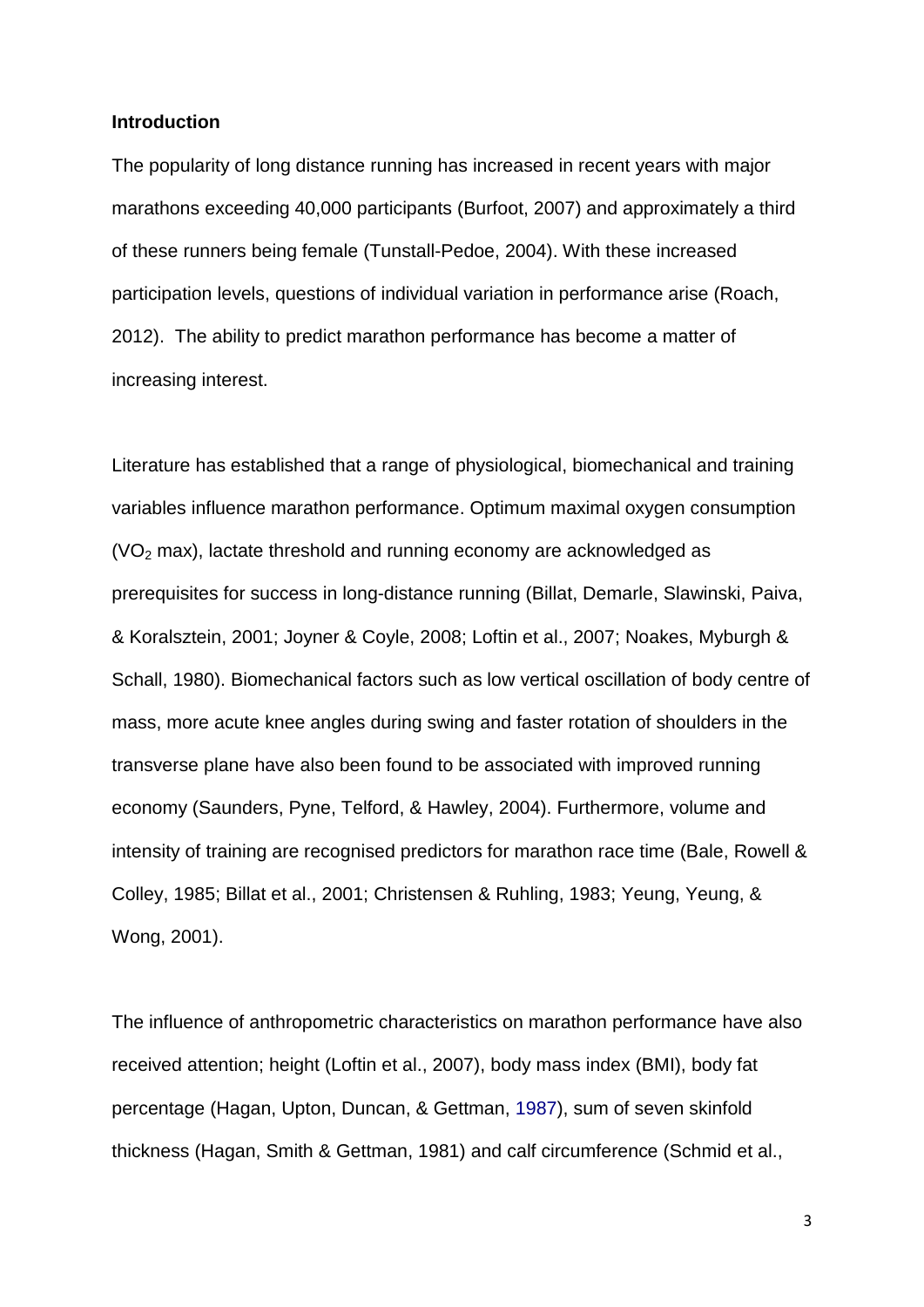2012) have all been found to be related to marathon performance. When examining the relationship between height, BMI, body fat percentage and sum of seven skinfolds with marathon performance in a study of female distance runners ( $n = 35$ ), Hagan et al., (1987) identified that BMI demonstrated the strongest relationship with marathon performance  $(r = 0.52)$ .

Physiological sex differences influence marathon performance and have been of long-standing interest to physiologists (Deaner, 2013). Larger hearts, greater haemoglobin concentration, lower body fat and a greater muscle mass per unit of body mass in males compared to females facilitate larger maximal oxygen consumption and faster marathon times (Cheuvront, Carter, Deruisseau, & Moffatt, 2005; Joyner, 1993, Sparling, 1980). However, there is an obvious anatomical difference between males and females that has received limited attention in relation to long-distance running; the breast.

The breast has limited intrinsic support (Gefen & Dilmoney, 2007) and as a consequence excessive breast movement can occur during physical activity (Page & Steele, 1999; Scurr, White & Hedger, 2009, 2011). The inertia properties of the breast are influenced by the volume and density of the breast (Wood et al., 2012) which differ according to the ratio of fat, glandular and connective tissue (Gefen & Dilmoney, 2007). White, Scurr and Hedger (2010) identified significantly greater vertical breast displacement in larger breasted women (D to DD breast cup size) compared to smaller breasted women (A to C breast cup size), following two-footed vertical counter-movement jumps and agility tasks. Furthermore, examination of three-dimensional breast kinematics of 39 females with breast cup sizes A to JJ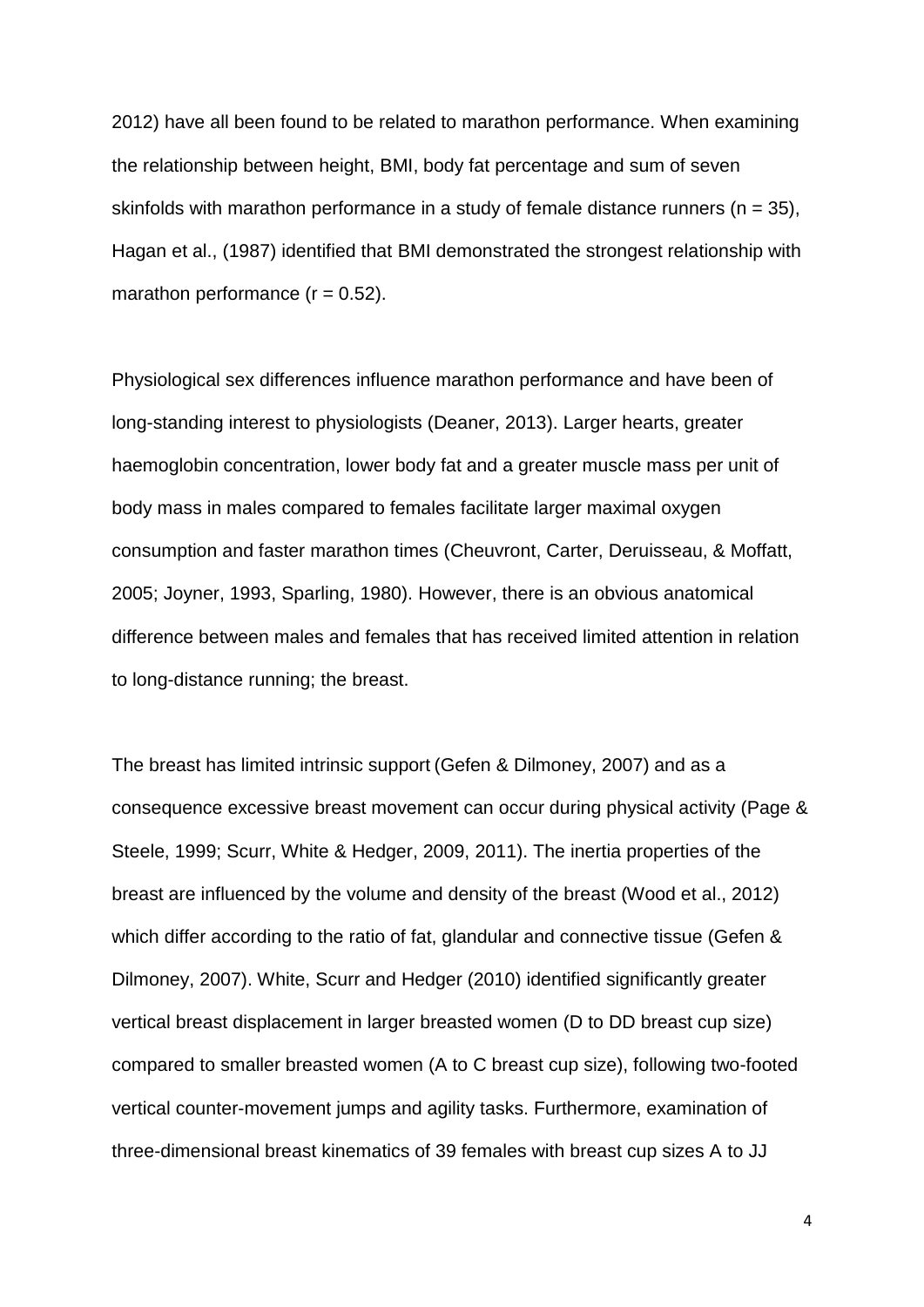during a two-step jump, identified significant increases in vertical breast displacement as breast cup size increased (Bridgman, Scurr, White, Hedger, & Galbraith, 2010). In a study of breast kinematics of 48 A to G breast cup size women during treadmill running, significant increases in breast displacement, velocity and acceleration were also identified with increases in breast cup size (Wood et al., 2012). These findings indicate that in a range of activities, including running, larger breasts exhibit greater movement compared to smaller breasts.

Excessive breast motion can result in a number of negative consequences including breast pain, potential breast sag, and embarrassment (Mason, Page & Fallon, 1999; Page & Steele, 1999). Alteration of kinematic and kinetic running profiles have also been observed in different breast support conditions (Shivitz, 2001; White, Scurr & Smith, 2009) which may have implications for performance. A well-fitting sports bra has been reported to effectively reduce breast motion (Page & Steele, 1999; Scurr et al, 2009, 2011) and is an important consideration for females participating in physical activity, both recreationally and competitively.

Only one study has considered the influence of the breast during long-distance running. In a survey of 1285 female marathon runners Brown, White, Brasher and Scurr (2014a) identified that a third of marathon runners experienced breast pain, a phenomenon that increased with breast cup size. Furthermore, the authors reported a link between exercise participation and breast pain, with 17% of symptomatic participants reporting that breast pain impacted their exercise behaviour. Whilst this study identified an influence of breast pain on exercise behaviour, this study did not consider the subsequent influence of the breast on marathon performance. Empirical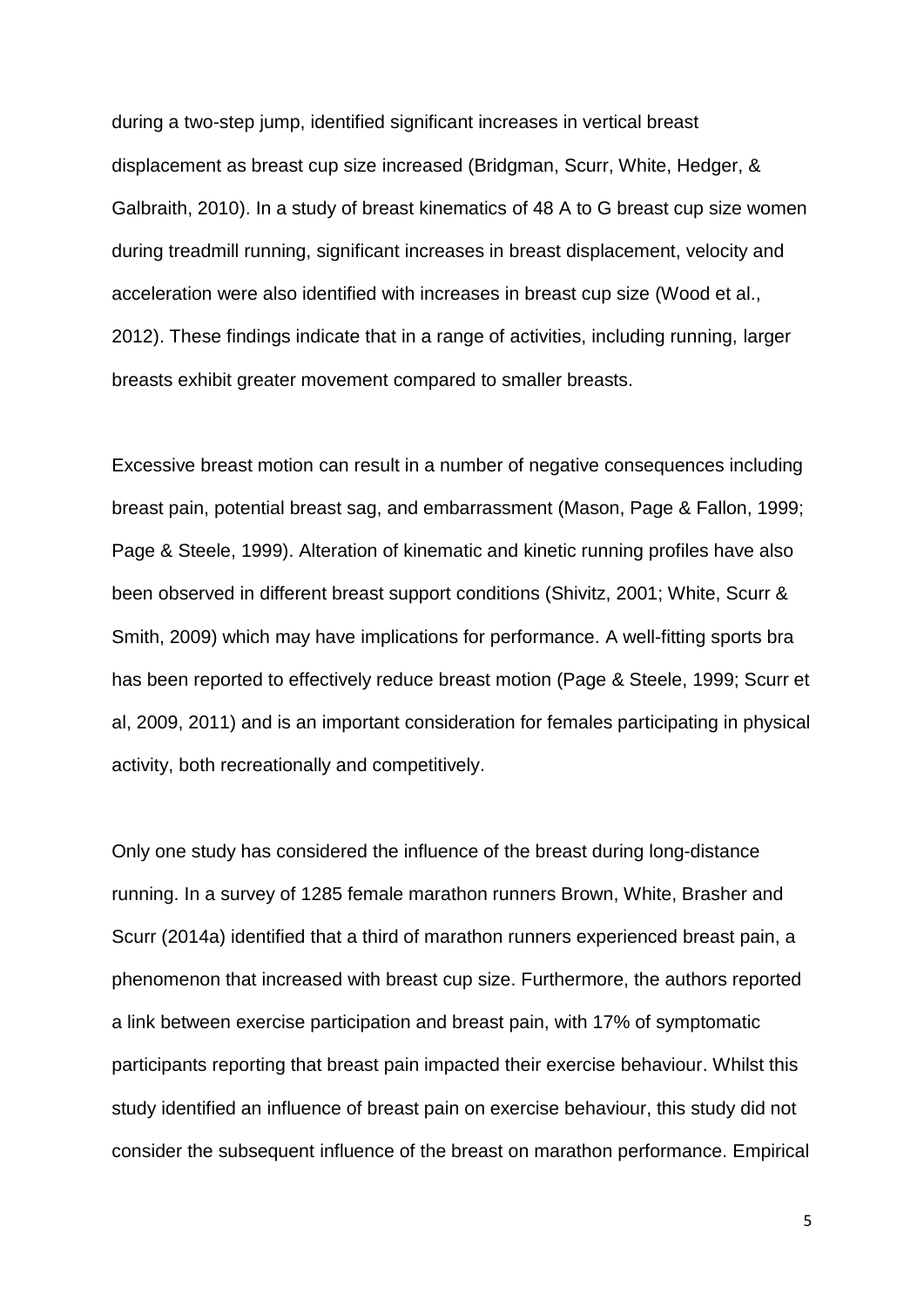research has not firmly established if breast size is related to body size and composition (Byrne &Spernak, 2005). Beijerinck, van Noord, Kemmeren, and Seidell (1995) and Benditte-Klepetko et al. (2007) reported a relationship between body mass and breast size, with Hasenburg, Grothey, Jaspers, Gitsch, and Spatling (2000) reporting a relationship between BMI and breast size (Hasenburg et al., 2000). However, in a sample of 973 women awaiting breast augmentation Vandeput and Neliessen (2002) found no correlation between breast mass and breast size. Additionally, Katch et al., (1980) reported that breast mass accounts for no more than 4.4% of total body fat mass (Katch et al., 1980). Furthermore, in a study investigating the heritability of breast size, only one third of the genetic variance in breast size was common with genes influencing body mass index (Wade, Zhu & Martin, 2010). Brown et al., (2012) identified that BMI accounted for 43% of the variance in breast mass, indicating a large proportion of the variance in breast size is as yet unaccountable, and may influence performance.

The marathon attracts a range of participants from novice runners who have never previously participated in a running event, to experienced runners who regularly enter and complete marathons (Jaworski, 2005), thus providing an interesting model to analyse performance trends of athletes. To date, no data exist on the influence of the breast on running performance. Accordingly, this cross-sectional study was conducted as an initial exploration in this area. The study aimed to identify whether breast mass can predict marathon performance and determine if there are differences in marathon finish time between smaller and larger breasted females. It was hypothesised that as BMI has demonstrated the strongest relationship to marathon finish time in previous literature, BMI would act as a significant predictor of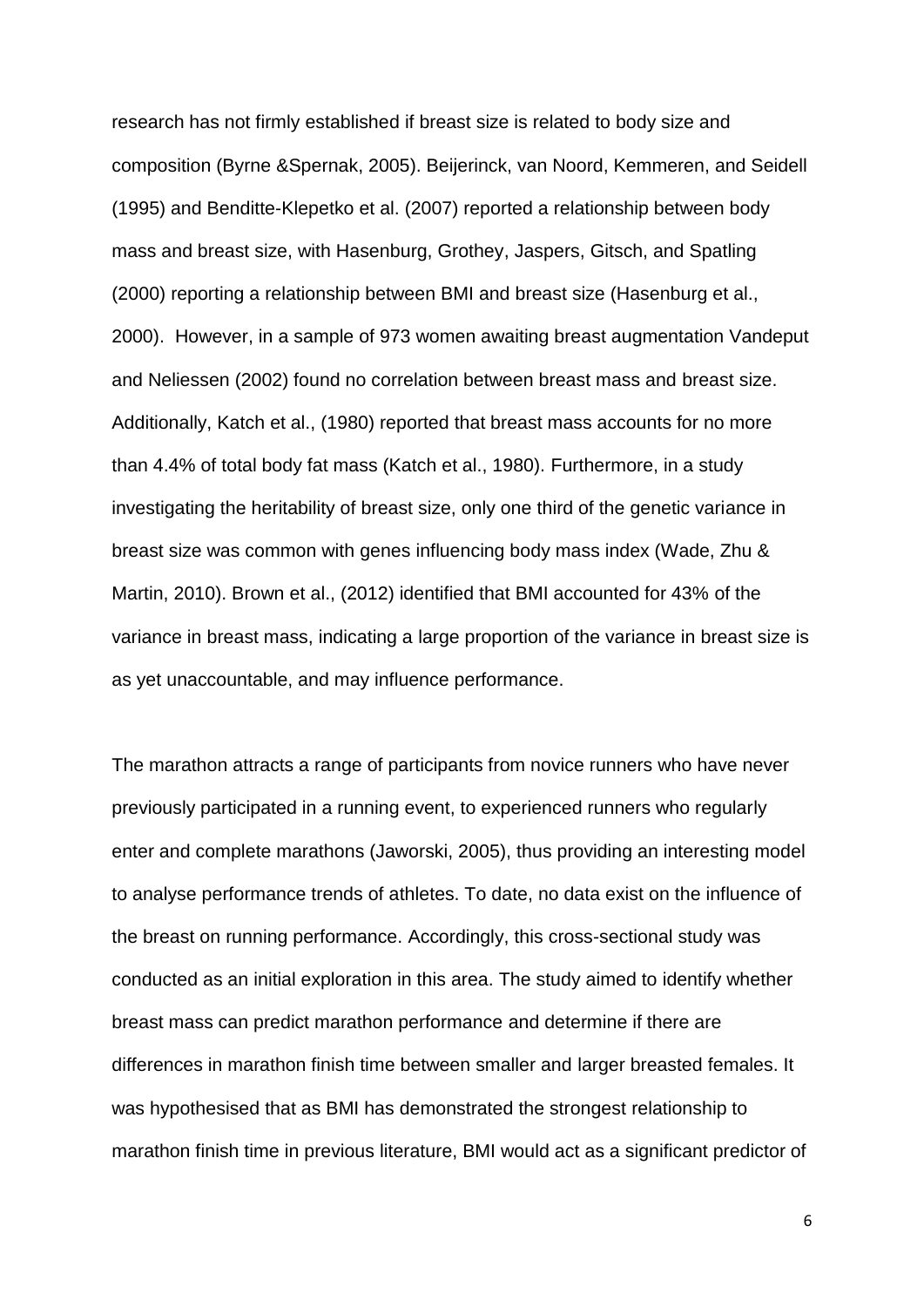marathon performance, but that the addition of breast mass would increase the predictive capability of the model. Secondly, it was hypothesised that smaller breasted women would achieve significantly faster marathon finish times compared to larger breasted women.

## **Methods**

Following full institutional ethical approval an e-mail link to an on-line survey was sent to 321 females who had participated in a previous survey of marathon runners' breast health issues during training for the 2012 London marathon (Brown et al., 2014a; Brown, White, Brasher & Scurr, 2014b) and who gave consent to participate in a follow up survey. Of 321 participants contacted, 185 responses were received (58% response rate). The survey, including a standard statement of consent, was administered via Survey Monkey website and was only available in English. The survey was conducted immediately following the 2012 London marathon (22 April) and remained live for three weeks. All data were anonymous.

The survey consisted of multiple choice, Likert scale, and free-text response questions, and was designed to take no more than 10 min to complete. Initial survey questions identified the number of marathons participants had previously completed (none, 1 to 2, 3 to 4,  $\ge$  5), previous running experience (years) and their 2012 London Marathon finish time (min). Respondents were also asked to provide demographic data including age (years), height (m), body mass (kg), bra size (under band size and cup size) and menopausal status (pre-, mid- or post-menopausal).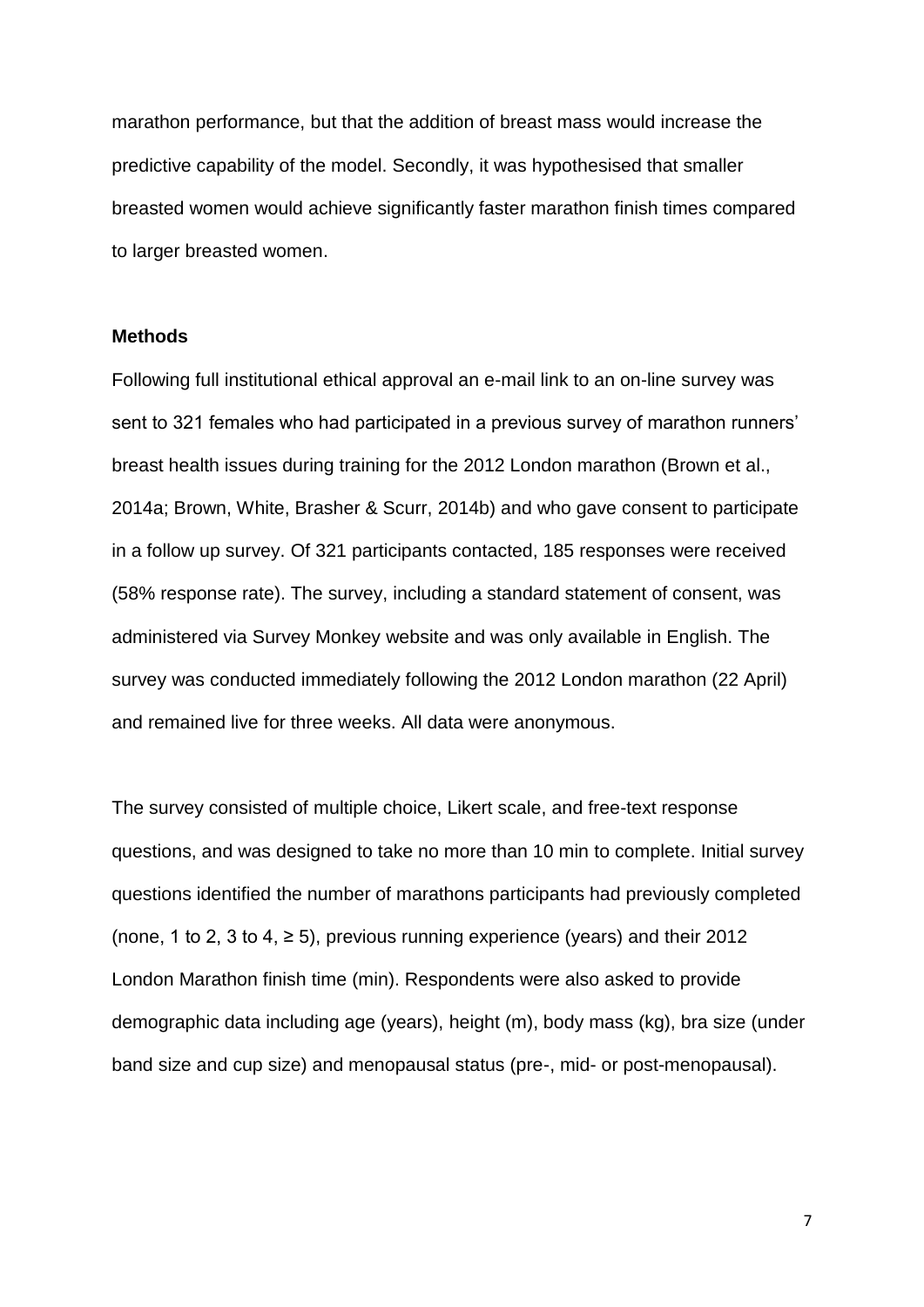#### *Data handling*

Responses were automatically downloaded into Microsoft Excel (2010) from the online survey. Of the 185 responses received, 11 data sets were excluded due to blank (*n=*5) or incomplete (*n=*7) responses, and a further 3 surveys were excluded due to not participating in the 2012 London Marathon, resulting in 168 completed surveys. BMI was calculated (kg/m<sup>2</sup>) and using self-reported breast size, breast mass (g) was estimated using the breast tissue resection weights presented by Turner and Dujon (2005). These include estimates of 115 g per cup size for 32 to 34 inch underbands and 215 g per cup size for underbands of 36 to 38 inches. Estimates of breast mass for 28 and 30 inch under bands were not reported by Turner and Dujon (2005), therefore, to estimate breast mass for these under band sizes, a cross-grading system was applied whereby the participants appropriate cup size (one smaller) for a 32 inch underband was used to estimate breast mass; a method previously used by Brown et al (2012). For comparison, participants with a breast mass <500 g or >500 g were defined as smaller (54%,  $n = 90$ ), or larger breasted (46%,  $n = 78$ ), respectively (Gefen & Dilmoney, 2007).

## *Data analysis*

#### *Demographics and running experience*

Participants' demographics and running experience were summarised using descriptive measures. Continuous variables were expressed as a mean (standard deviation) and categorical variables were expressed as a percentage. Inferential analyses were performed using Predictive Analytic Software statistics computer package with statistical significance set at *P* < .05. BMI and running experience (years) were not normally distributed, as assessed by Shapiro-Wilk's test (*P* < .05).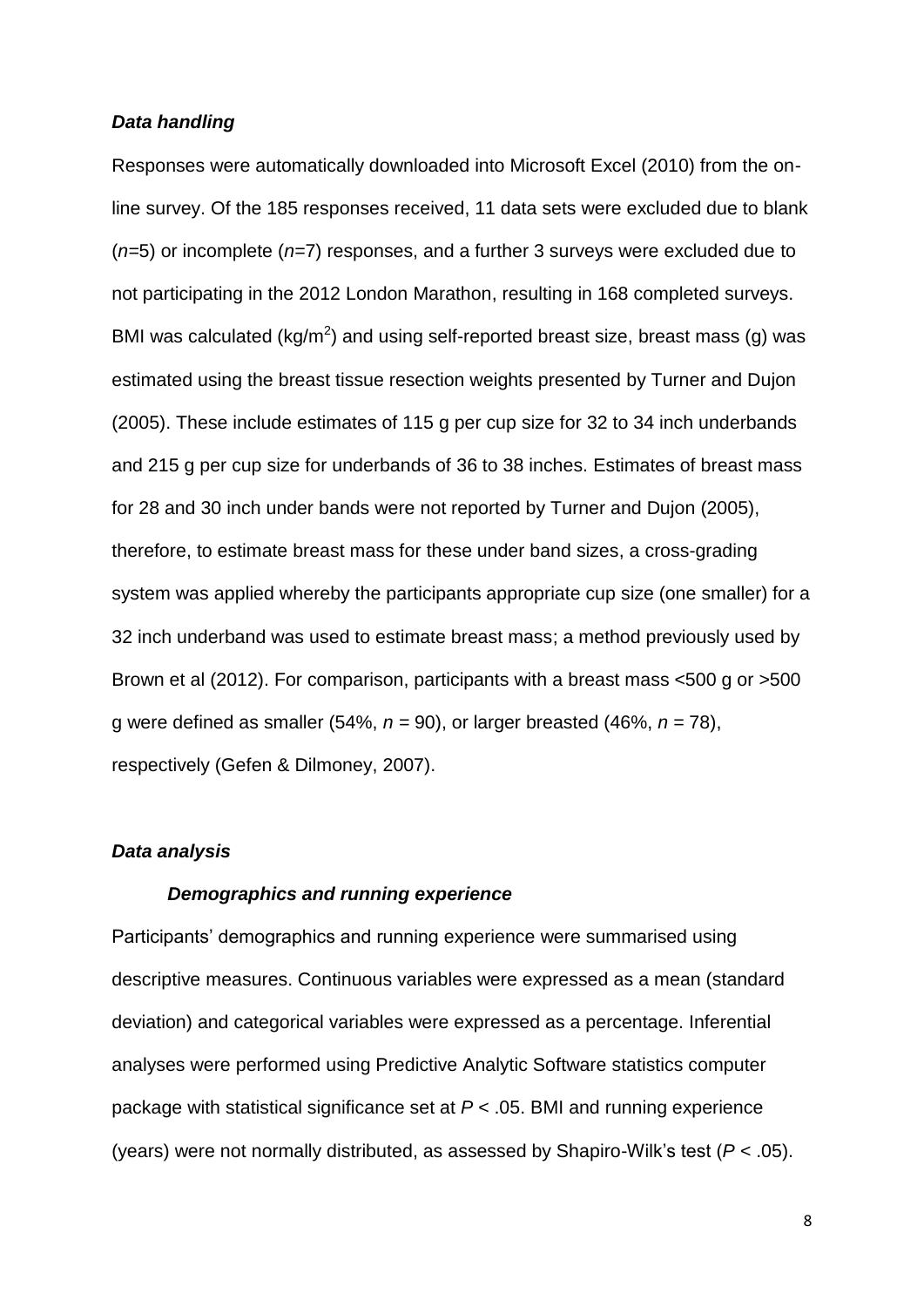Therefore non-parametric differences in these continuous variables between smaller and larger breasted females were assessed using Mann Whitney *U* tests. All categorical variables were assessed using chi-squared tests. For large crosstabulations, if the overall chi-squared was significant, standardised adjusted residuals for the cell percentage of each subgroup were examined to determine which cell differences contributed to the chi-squared test results. An adjusted residual score greater than 1.96 for a given subgroup percentage indicated that the subgroup differed significantly (*P* < .05) from the overall group percentage (Field, 2013).

#### *The breast and marathon performance*

Stepwise multiple regression analysis was conducted to evaluate the predictive value of BMI and breast mass in relation to marathon finish time. Marathon finish times were normally distributed as assessed by Shapiro-Wilk's test (*P* > .05); therefore differences in marathon finish times between smaller and larger breasted females were assessed using an independent *t*-test. Additionally, marathon finish time was categorised into quartiles and chi-squared analysis performed to determine whether quartile groups differed between smaller and larger breasted females.

#### **Results**

## *Demographics and running experience*

Participants had a mean (standard deviation) self-reported body mass of 63.3 (9.0) kg, stature 1.65 (0.6) m, and BMI of 23.1 (2.1) kg/m<sup>2</sup> (Table 1). Larger breasted women were significantly heavier  $(Z = -6.711, P < .05)$  and had significantly higher BMIs (*Z* = -6.367, *P* < .05) compared to smaller breasted women. The mode age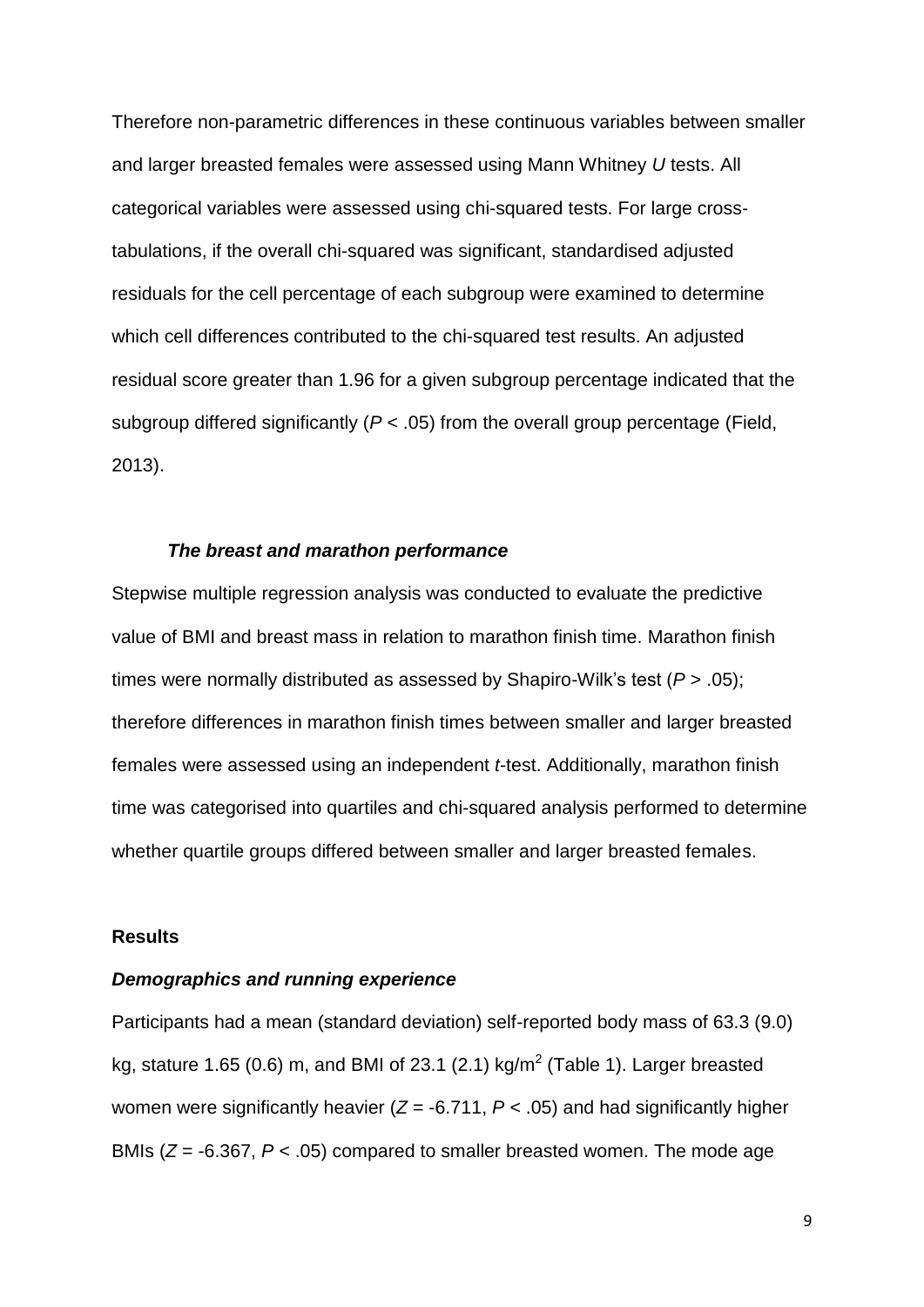bracket was 30 to 39 years, three quarters (75%) of women were pre-menopausal and over half (52%) were nulliparous. Self-reported breast cup size ranged from an AA cup to a GG cup with underband size ranging from 28 to 38 inches (mode bra size 34B, *n=*28). The frequency distribution of breast mass was positively skewed (Figure 1), ranging from 115 g to 2,150 g with a mode breast mass of 230 g ( $n = 36$ ).

A significantly higher proportion of smaller breasted participants reported participating in ≥3 previous marathons compared to larger breast participants ( $X^2 =$ 10.978, *P* < .05), however there was no significant difference in previous years running experience between smaller and larger breasted participants (*Z* = -1.238, *P*  $> .05$ ).

# *The breast and marathon performance*

Stepwise multiple regression analysis was used to test the hypothesis that BMI and breast mass could predict marathon finish times (Table 2). The first model incorporated BMI only and accounted for 24% of the variance observed in marathon finish times ( $R^2$  = 0.239) and was significant ( $F = 51.874$ ,  $P < .05$ ). The second model included BMI and breast mass and was also significant (F = 31.788, *P* < .05), increasing the explained variance significantly to 28% ( $R^2$  change = 0.040,  $P < 0.05$ ).

Unstandardised *β* coefficients in the regression model (Equation (1)) indicate that a female with a BMI of 27 kg/m<sup>2</sup> and a breast mass of 230 g (equivalent to a 34B), would have a marathon finish time (*t*) of 310.4 min. With other variables held constant, marathon finish time increases by 4.6 min for each increase in breast cup size for women with an underband of 32 or 34 inches (based on 115 g per cup size),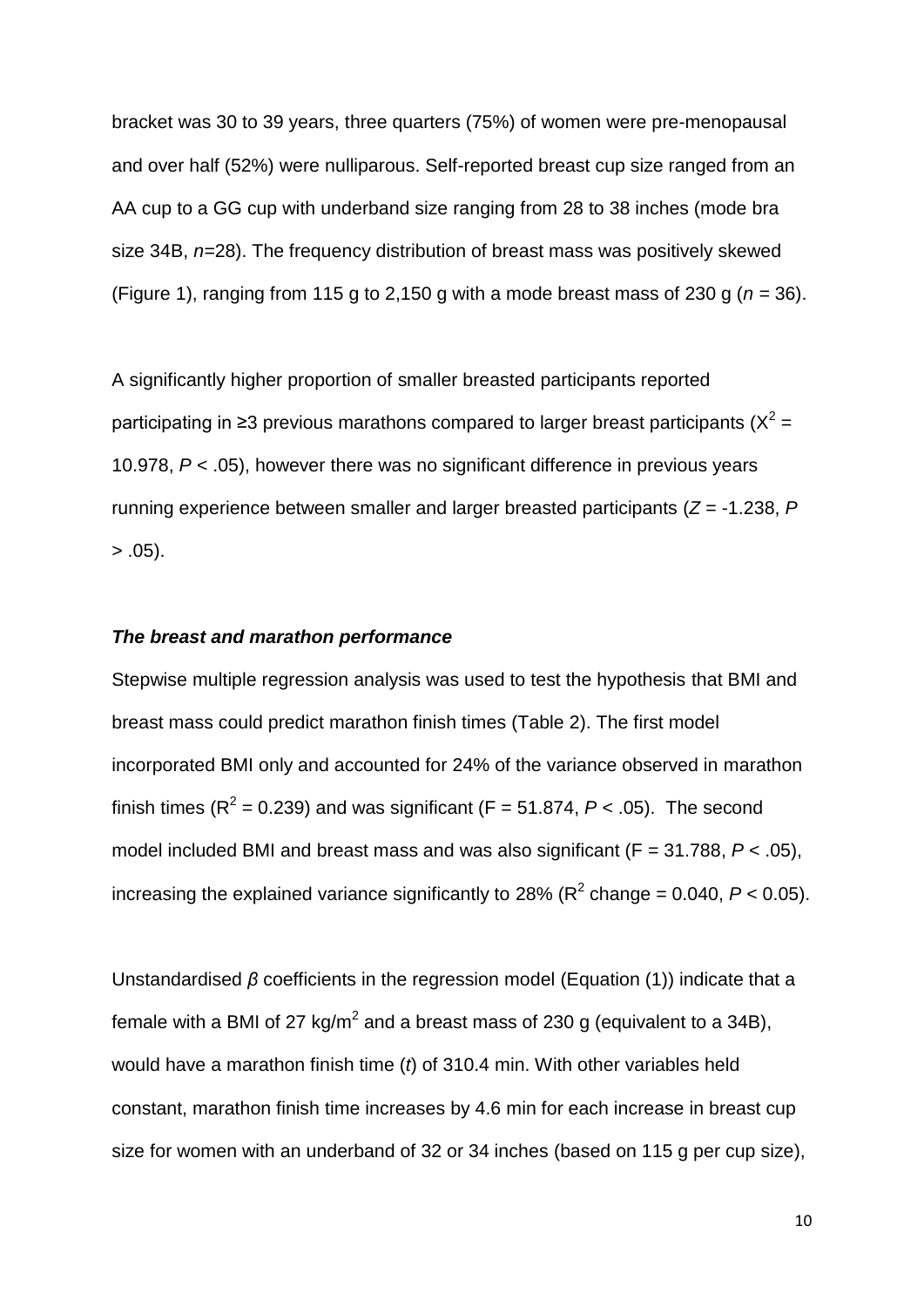and by 8.6 min for each increase in breast cup size for women with a 36 or 38 underband (based on 215 g per cup size) (Turner & Dujon, 2005).

Equation 1 
$$
t = 135.3 + 6.144 \times BMI + 0.04 \times \text{breast mass}
$$
 (1)

London Marathon 2012 finish times were significantly slower in larger breasted runners (316  $\pm$  48 min) compared to smaller breasted runners (281  $\pm$  51 min) ( $t = -$ 4.753, *P* < .05). Having categorised marathon finish times in to quartiles, chi-squared analysis revealed that significantly less larger breasted women finished in the 1<sup>st</sup> quartile compared to smaller breasted women (12% and 37%, respectively) and significantly more larger breasted women finished in the last quartile (37% and 14%, respectively)  $(X^2 = 19.423, P < .05)$  (Table 3).

## **Discussion**

This is the first study to investigate the influence of the breast on marathon running performance. Traditionally, studies investigating the predictive capability of anthropometric parameters on marathon performance have focused on body size and adiposity. Research evidence suggests that breast mass accounts for only approximately 4% of total body fat weight (Katch et al., 1980). The current study identified that breast mass, which has not been considered in existing literature, explained an additional 4% of the variance observed in marathon finish times when added to a predictive model that included BMI, thus accepting hypothesis one. These results provide support for the consideration of breast mass in addition to overall body size when predicting marathon performance.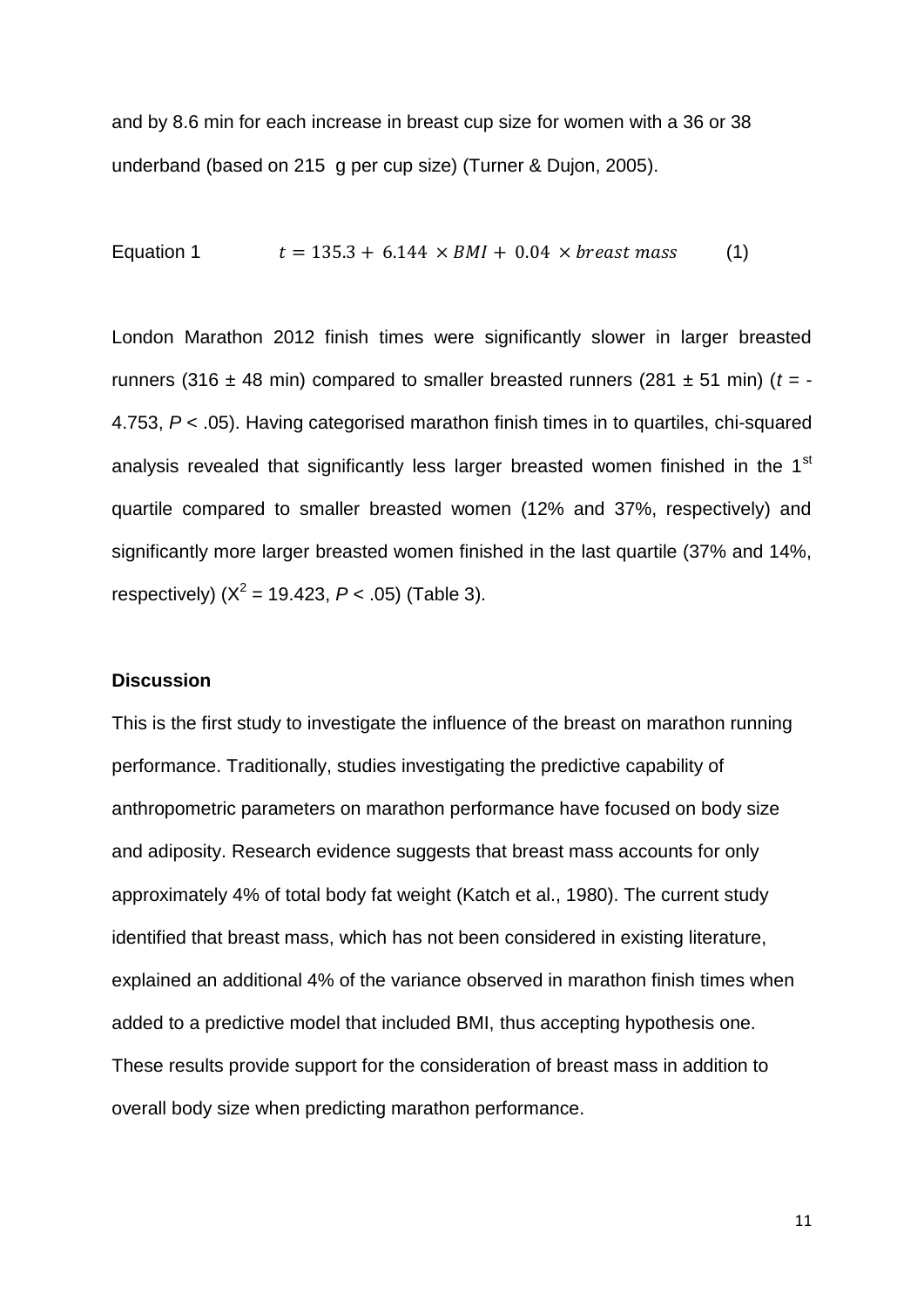The data in the current study revealed that for women with an underband of 32 or 34 inches, a one breast cup size increase (equivalent to 115 g) can result in a 4.6 min increase in marathon finish time. When comparing the  $50<sup>th</sup>$  percentile marathon finish time of the current cohort (296 min) to the finish times of females who completed the 2014 London marathon (Virgin London Marathon, 2104), a 4.6 min increase would result in finishing the marathon in 10522 place compared to 7532 place, a difference of 2990 positions. For women with a 36 or 38 inch underband, up to a 25 min difference in marathon finish time could be expected between a woman with a C breast cup size and an E breast cup size (a difference of 3 breast size cups).

The results identified that smaller breasted runners achieved significantly faster marathon finish times than larger breasted runners, with more than twice as many larger breasted runners finishing in the slowest quartile compared to smaller breasted runners, thus accepting hypothesis two. Previous research has established that larger breasted runners experience greater breast displacement (White, Scurr & Hedger, 2010; Wood et al., 2012). It has also been suggested that females may adapt running mechanics in an attempt to reduce breast motion and that this is likely to affect kinetic characteristics and performance (Shivitz, 2001; White et al., 2009). This may provide a potential explanation for the slower marathon finish times observed in larger breasted runners. Smaller breasted participants in the current study also had significantly lower BMIs and had completed more marathons compared to larger breasted participants. These findings are in agreement with Brown et al. (2012) who identified significant anthropometric differences between smaller and larger breasted women, in addition to identifying that BMI accounted for 43% of the variance in breast mass. This leads to another potential explanation that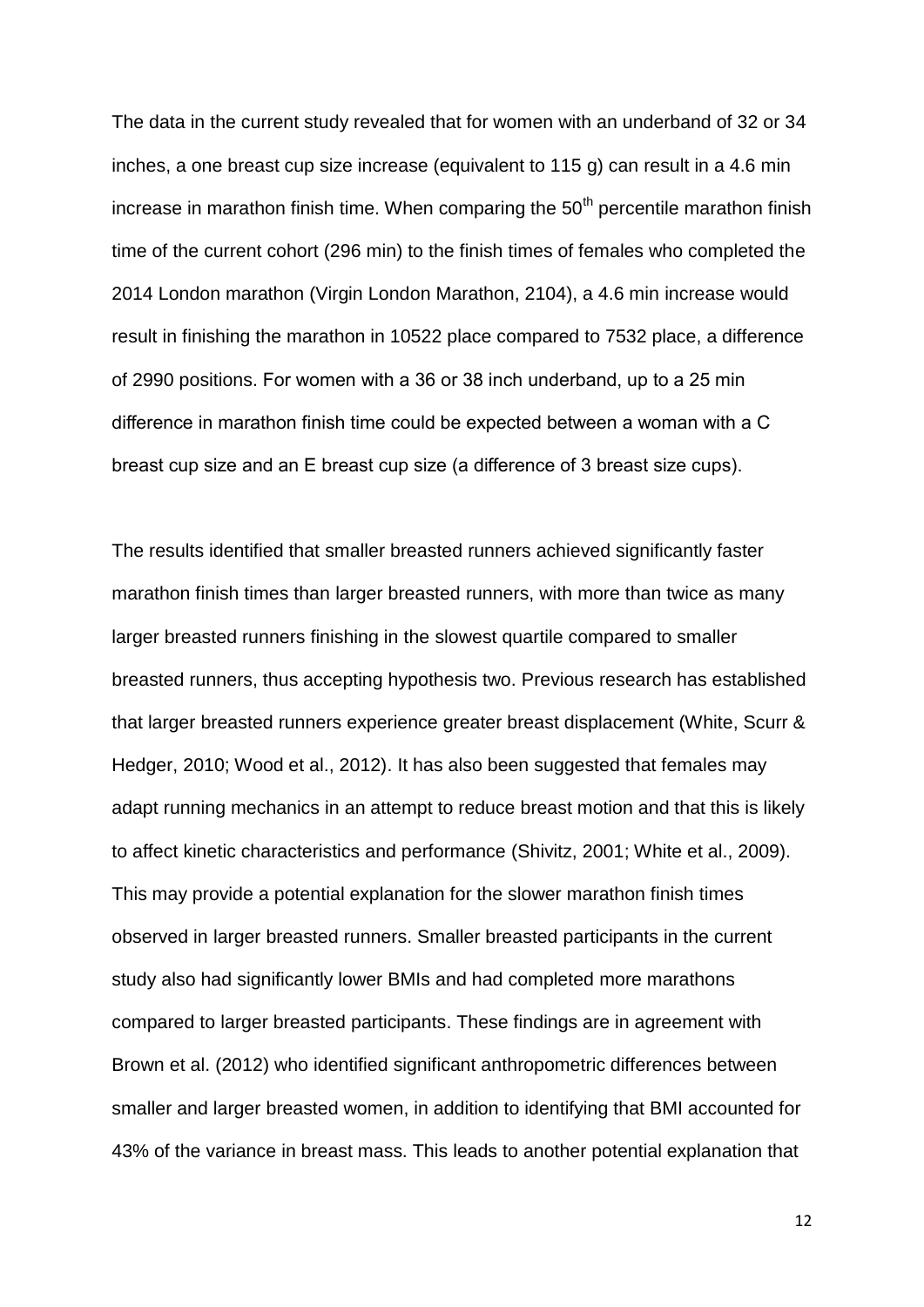superior running performance may be a result of increased training and subsequent body size reduction, leading to a reduction in breast size.

This study has some limitations that may have influenced the results. Firstly, data came from a cross sectional survey, therefore it is not possible to discern causal relationships. Secondly, it is acknowledged that there are a wide range of other known factors that are associated with marathon performance such as physiological and training variables that were not investigated in the current study. We focused this investigation specifically on the breast which previous literature has not considered; therefore these results are the first step towards determining the impact of the breast on marathon performance. For future research the collection of other known predictors of marathon performance, including physiological and training variables, could be examined in conjunction with breast mass, to fully understand the value of breast mass as a predictor of marathon finish times. Another potential limitation of the current study is the ability to generalise the findings to other female marathon populations, although the sample demonstrated a range of ages, anthropometric variables, running experience and marathon finish times. In that sense, the cohort is representative of the broad spectrum of females that participate in marathons.

# **Conclusion**

In summary, withstanding the cautions outlined above, the regression model established in this study identified that 24% of the variance in marathon performance could be explained by BMI, but the addition of breast mass increased the predictive capabilities of the model to explain 28% of the performance variation. The regression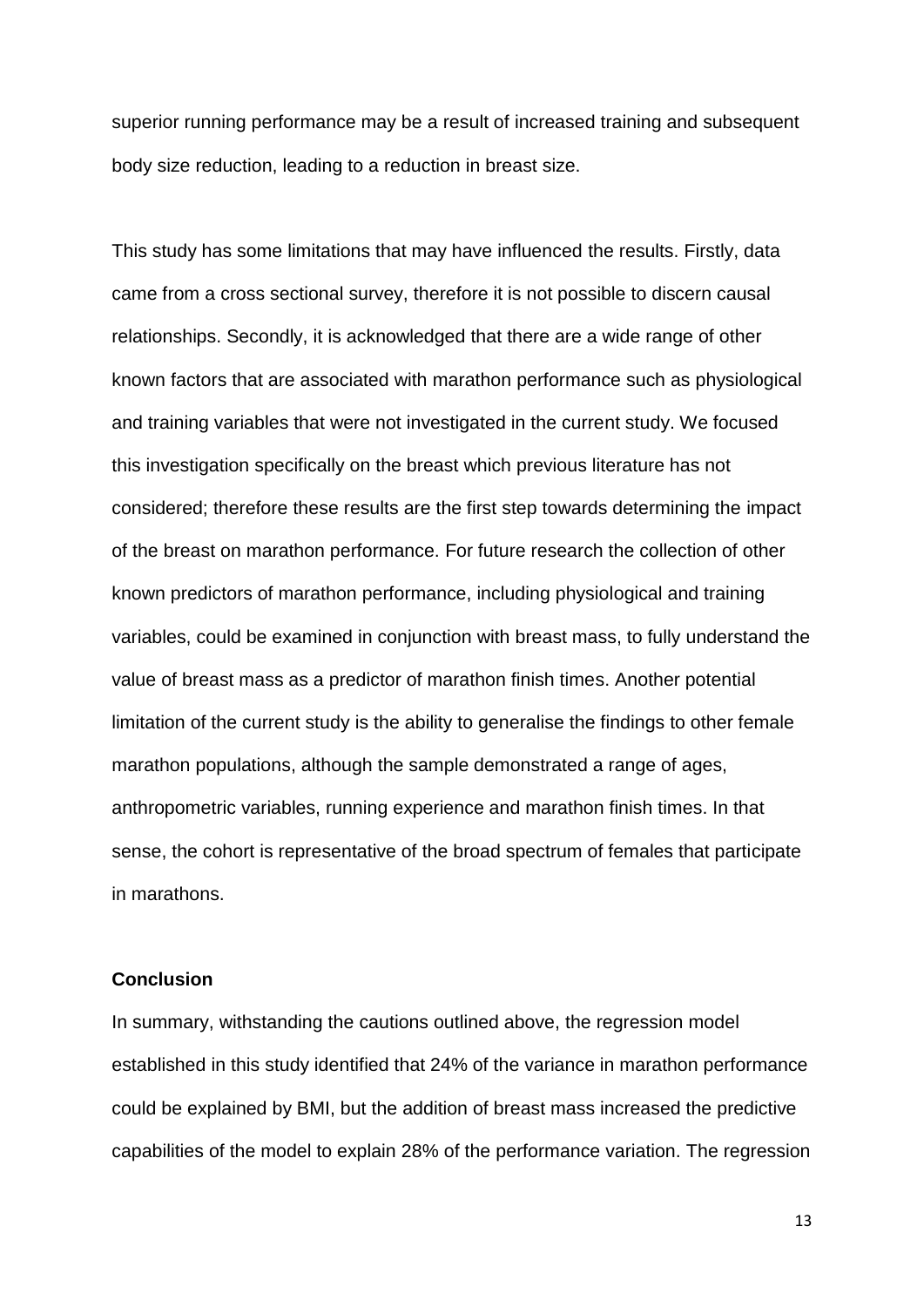model determined that (with other variables held constant) for women with 32/34 underband size each increase in cup size equates to a performance decrement of 4.6 min, or 8.6 min for 36/38 underband size. This suggests that there would be a 34.4 min differential between a women with 36A compared to 36DD breast size. The present study also reports that compared to smaller breast runners, the larger breasted runners in this study had a slower marathon time, were heavier, had a greater BMI and had completed less marathons previously. Twenty five percent less larger breasted women finished in the fastest quartile of marathon finish times. These results suggest that consideration of differences in breast size/mass are an important factor in future research in this area.

#### **References**

Bale, P., Rowell, S., & Colley, E. (1985). Anthropometric and training characteristics of female marathon runners as determinants of distance running performance. *Journal of Sports Sciences, 3,* 115-26.

Beijerinck, D., van Noord, P. A., Kemmeren, J. M., & Seidell, J. C. (1995). Breast size as a determinant of breast cancer. *International Journal of Obesity Related Metabolic Disorders,* 19, 202-205.

Benditte-Klepetko, H., Leisser V, Paternostro-Sluga, T., Rakos, M., Trattnig, S., Helbich, T., Schemper, M., & Deutinger, M. (2007). Hypertrophy of the breast: a problem of beauty or health? *Journal of Womens Health,* 16(7), 1062-1069.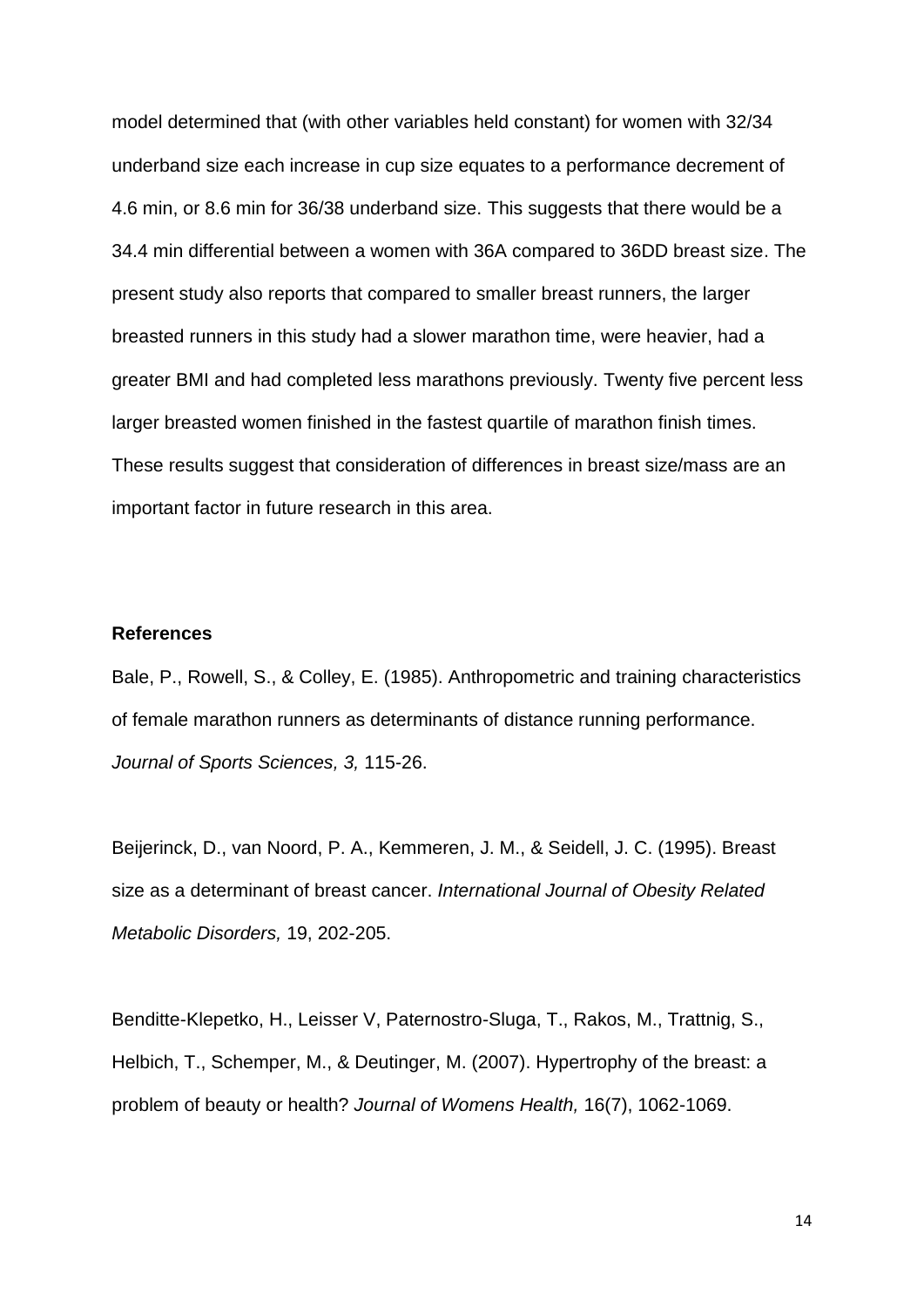Billat, V. L., Demarle. A., Slawinski, J., Paiva, M., & Koralsztein, J. P. (2001). Physical and training characteristics of top-class marathon runners. *Medicine and Science in Sports and Exercise*, *33,* 2089-2097.

Bridgman, C., Scurr, J., White, J., Hedger, W., & Galbraith, H. (2010). Threedimensional kinematics of the breast during a two-step star jump. *Journal of Applied Biomechanics,* 26(4), 465-472.

Brown, N., White, J., Brasher, A., & Scurr. J. (2014a). The experience of breast pain (mastalgia) in female runners of the 2012 London Marathon and its effect on exercise behaviour. *British Journal of* Sports Medicine, 48, 320-325.

Brown N, White J, Brasher A, Scurr J. (2014b). An investigation into breast support and sports bra use in female runners of the 2012 London Marathon. *Journal of Sports Science, 32*(9):801-809.

Brown, N., White, J., Milligan, A., Risius, D., Ayres, B., Hedger, W., & Scurr, J. (2012). The relationship between breast size and anthropometric characteristics. *American Journal of Human Biology*, *24*(2), 158–164.

Burfoot, A. (2007). The history of the marathon. *Sports Medicine, 37,* 284–287

Byrne, C., & Spernak, S. (2005). What is breast density? *Breast Cancer Online, 8*(10), 1-7.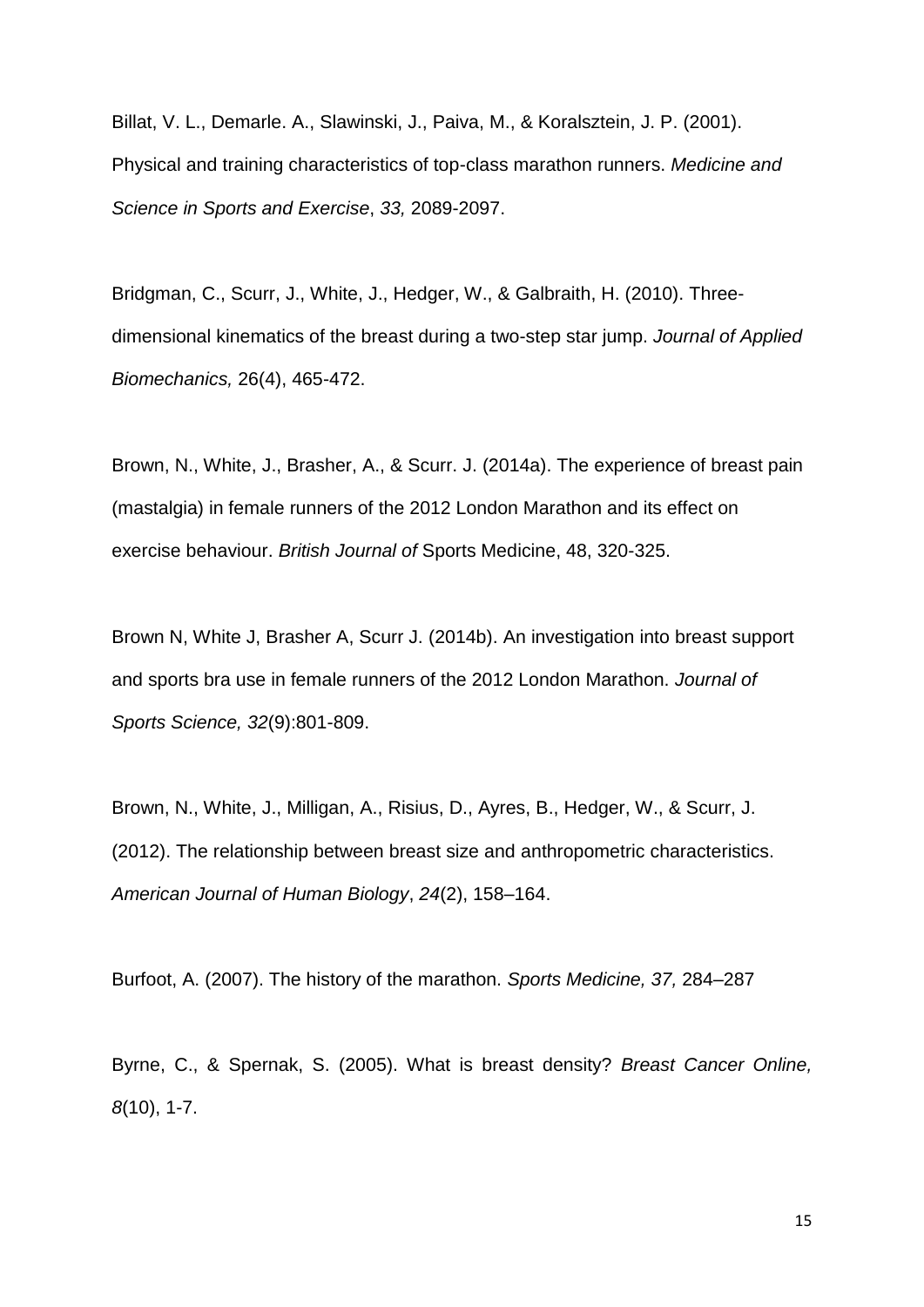Cheuvront, S. N., Carter. R., Deruisseau, K. C., & Moffatt, R. J. (2005). Running performance differences between men and women: an update. *Sports Medicine, 35,* 1017–1024.

Christensen, C. L., & Ruhling, R. O. (1983). Physical characteristics of novice and experienced women marathon runners. *British Journal of Sports Medicine, 17,* 166- 71.

Deaner, R. O. (2013). Physiology does not explain all sex differences in running performance. *Medicine and Science in Sports and Exercise*, *45*(1), 146-147.

Field, A. (2013). *Discovering Statistics using IBM SPSS Statistics.* (4th ed). London: SAGE.

Gefen, A., & Dilmoney, B. (2007). Mechanics of the normal woman's breast. *Technology Health Care*, *15,* 259–71.

Hagan, R. D., Smith, M. G., & Gettman, L. R. (1981). Marathon performance in relation to maximal aerobic power and training indices. *Medicine and Science in Sports and Exercise*, *13,* 185–189.

Hagan, R. D., Upton, S. J., Duncan, J. J., & Gettman, L. R. (1987). Marathon performance in relation to maximal aerobic power and training indices in female distance runners. *British Journal of Sports Medicine*, *21,* 3–7.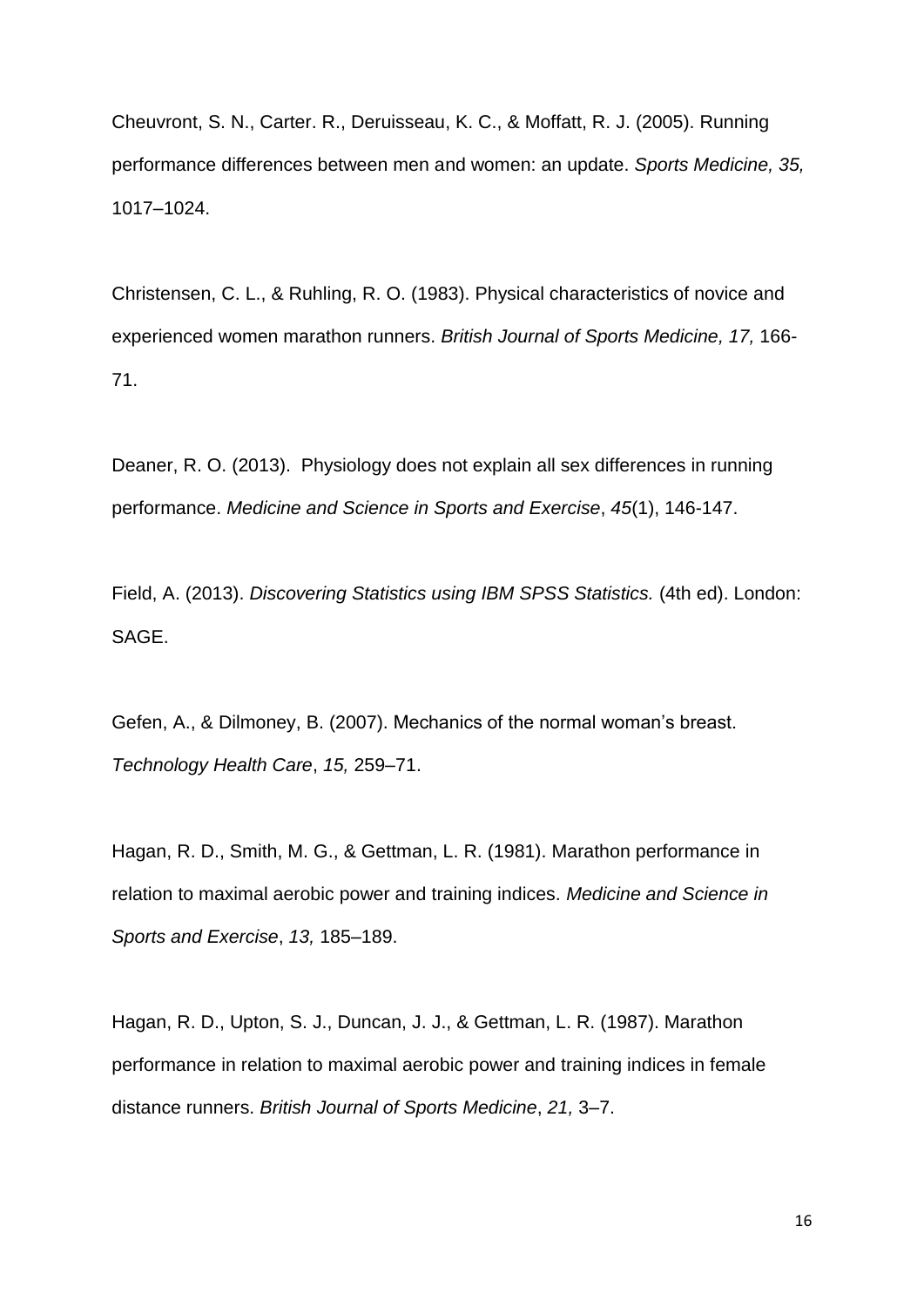Hasenburg, A., Grothey, A., Jaspers, V., Gitsch, G. & Spatling, L. (2000). Breast size as risk factor for tumor size at diagnosis. *Anticancer Research,* 20(3B), 2041-2044.

Jaworski, C. A. (2005). Medical concerns of marathons. *Current Sports Medicine Reports, 4,* 137-143.

Joyner, M. J. (1993). Physiological limiting factors and distance running: influence of gender and age on record performances. *Exercise Sports Science Reviews, 21,* 103–33

Joyner, M. J., & Coyle, E. F. (2008). Endurance exercise performance: the physiology of champions. *Journal of Physiology, 586,* 35–44.

Katch, V. L, Campaigne, B., Freedson, P., Sady, S., Katch, F. I., & Behnke, A. (1980). Contribution of breast volume and weight to body fat distribution in females. *American Journal of Physical Anthropology, 53,* 93-100.

Loftin, M., Sothern, M., Koss, C., Tuuri, G., Vanvracncken, C., Kontos, A., & Bonis, M. (2007). Energy expenditure and influence of physiologic factors during marathon running. *Journal of Strength & Conditioning Research, 21,* 1188-1191.

Mason, B. R., Page, K., & Fallon, K. (1999). An analysis of movement and discomfort of the females breast during exercise and the effects of breasts support in three cases. *Jounal of Science and Medicine in Sport, 2,* 134-144.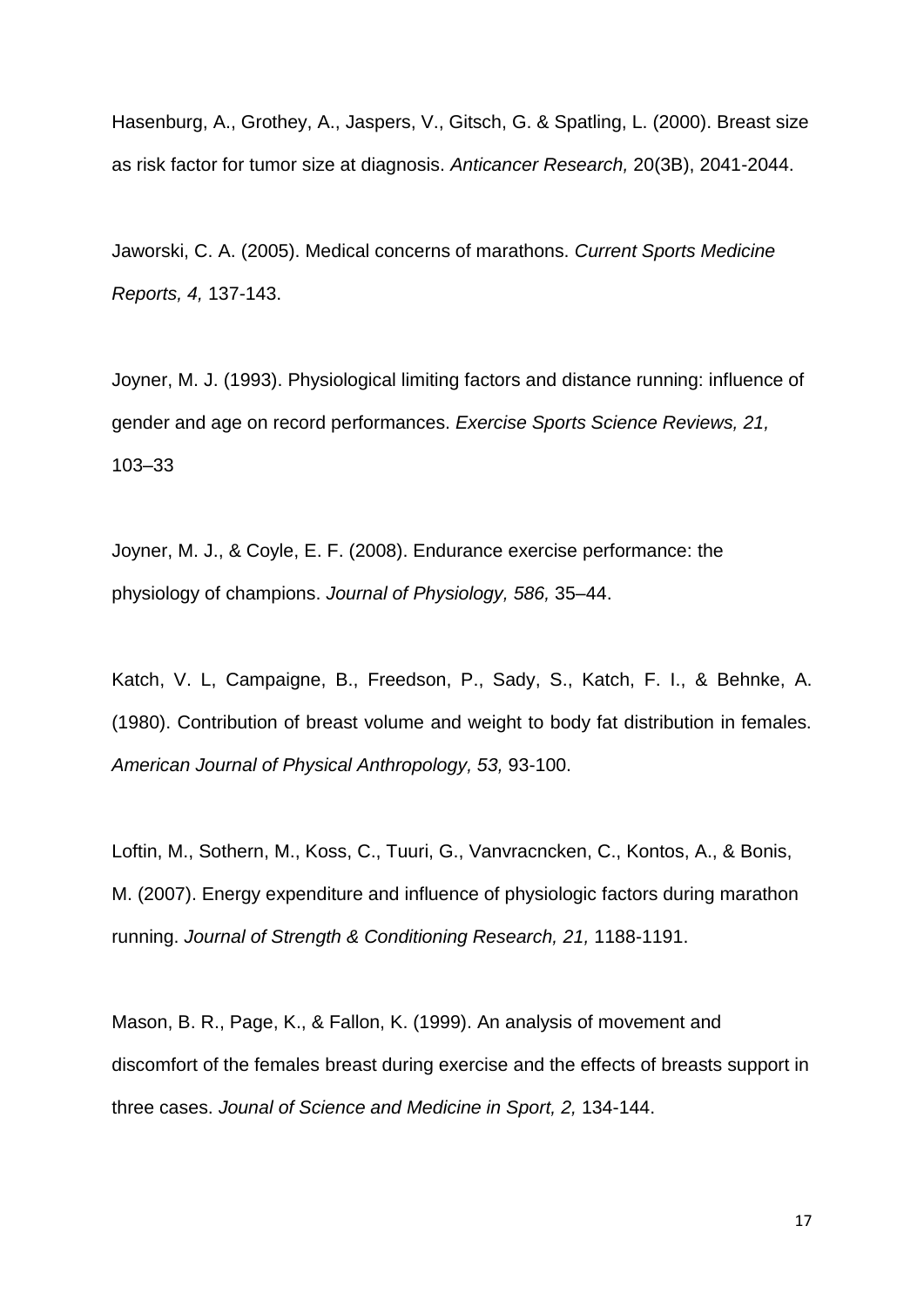Noakes, T. D., Myburgh, K.H., & Schall, R. (1980). Peak treadmill running during the VO2max test predicts running performance. *Journal of Sports Science*, *8,* 35-45.

Page, K. A., & Steele, J. R. (1999). Breast motion and sports brassiere design. Implications for future research. *Sports Medicine*, *27*(4), 205–11.

Roach, L. E. (2012). *Thermoregulation and marathon performance: relationships of predictability of marathon performance, ambient weather conditions, BSA:MT, BSA:ML, percent body fat, and aerobic fitness.* (Unpublished master's thesis). University of Michigan, Michigan.

Saunders, P. U., Pyne, D. B., Telford, R. D., & Hawley, J. A. (2004). Factors affecting running economy in trained distance runners. *Sports Medicine,* 34(7), 465- 485.

Schmid, W., Knechtle, B., Knechtle, P., Barandun, U., Rüst, C. A., Rosemann, T., & Lepers, R. (2012). Predictor variables for marathon race time in recreational female runners. *Asian Journal of Sports Medicine*, *3,* 90–98.

Scurr, J., White, J., & Hedger, W. (2009). Breast displacement in three dimensions during the walking and running gait cycle. *Journal of Applied Biomechanics*, *25*(4), 322-329.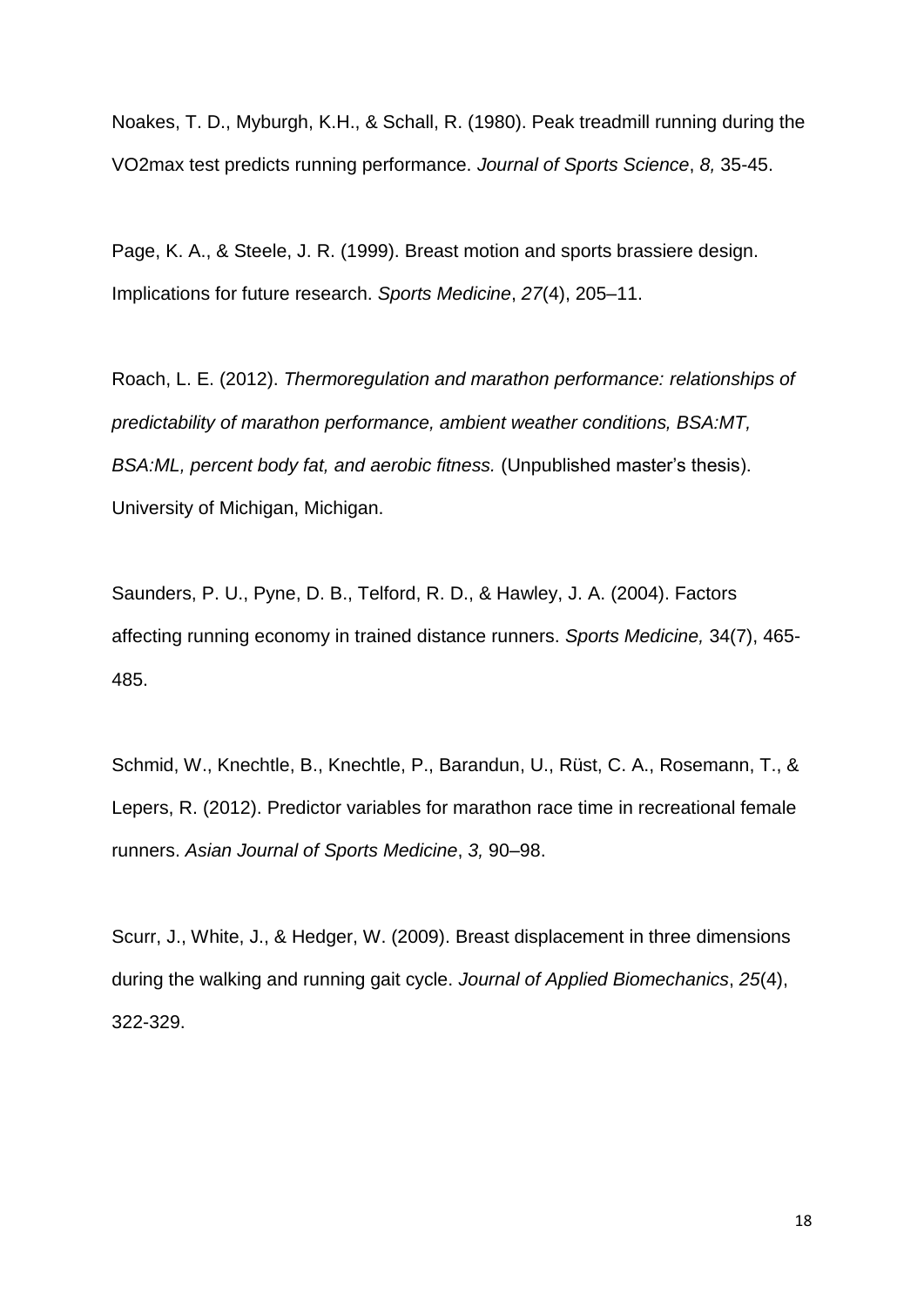Scurr, J., White, J., & Hedger, W. (2011). Supported and unsupported breast displacement in three dimensions across treadmill activity levels. *Journal of Sports Science, 29,* 55–61.

Shivitz, N. L. (2001). *Adaptation of vertical ground reaction force due to changes in breast support in running.* (Unpublished master's thesis). Oregon State University, Oregon.

Sparling, P. B. (1980). A meta-analysis of studies comparing maximal oxygen uptake in men and women. *Research Quarterly for Exercise and Sport, 51,* 542–52.

Tunstall-Pedoe, D. S. (2004). Human capability and vulnerability in mass marathon running. In E. G. L. Soulsby & J. F. Wade (Eds.), *Proceedings of a workshop on sporting injuries in horses and man: A comparative approach, Lexington, USA* (pp. 75-79). Newmarket, UK: R & W Communications.

Turner, A.J., & Dujon, D.G. (2005). Predicting cup size after reduction mammaplasty. *British Journal of Plastic Surgery,* 58, 290-298.

Vandeput, J. J. & Nelissen, M. (2002). Considerations on anthropometric measurements of the female breast. *Aesthetic Plastic Surgery,* 26(5), 348-355.

Virgin London Marathon. (2014). [2014 Virgin Money London Marathon Media Guide.](http://www.google.co.uk/url?sa=t&rct=j&q=&esrc=s&frm=1&source=web&cd=3&cad=rja&uact=8&ved=0CDQQFjAC&url=http%3A%2F%2Fstatic.london-marathon.co.uk%2Fdownloads%2Fpdf%2FMedia-Guide-14-FINAL-lowres.pdf&ei=O_ATVYyyCqGd7gaYpIHACA&usg=AFQjCNFz8PO4AlGELX6xs-rnQg2KPza2PA&sig2=MWjwyiXTiowLvkAkNWrP9A) Retrieved from [http://static.london-marathon.co.uk/downloads/pdf/Media-Guide-14-](http://static.london-marathon.co.uk/downloads/pdf/Media-Guide-14-FINAL-lowres.pdf) [FINAL-lowres.pdf](http://static.london-marathon.co.uk/downloads/pdf/Media-Guide-14-FINAL-lowres.pdf)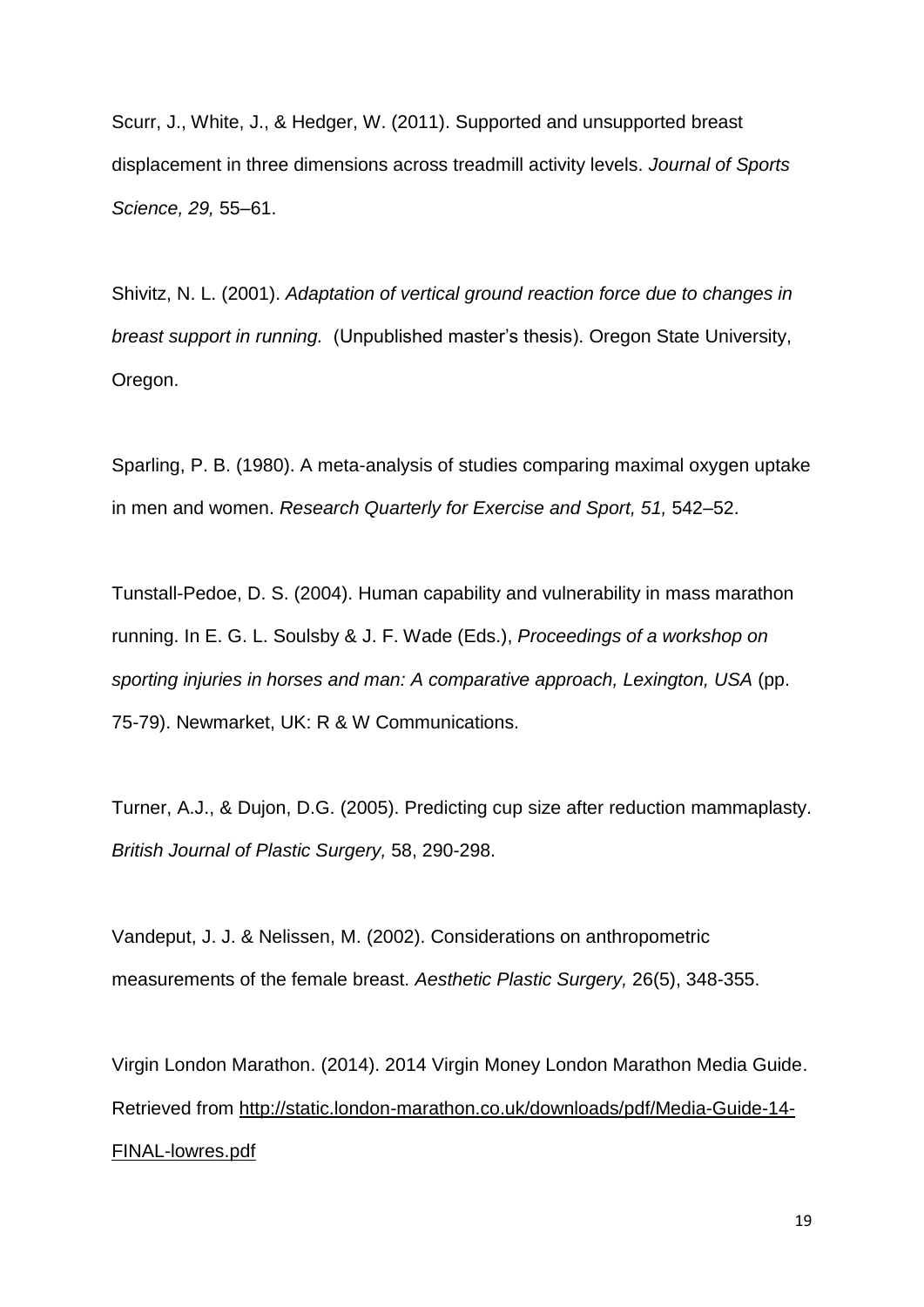Wade, T. D., Zhu, G., Martin, N. G. (2010). Body mass index and breast size in women: same or different genes? *Twin Research & Human Genetics,* 13(5), 450- 454.

White, J., Scurr, J., & Hedger, W. (2010). Three-dimensional breast displacement and breast comfort in small and large-breasted women during jumping and agility tasks. In F. Korkusuz, H. Ertan, & E. Tsolakidis (Eds.), *Proceedings of the 15th Annual Congress of the ECSS* (pp. 138), Antalya: ECSS.

White, J., Scurr, J., & Smith, N. (2009). The effect of breast support on kinetics during over-ground running performance. *Ergonomics, 52*(4), 492-498.

Wood, L. E., White, J. Milligan, A., Ayres, B., Hedger, W., & Scurr, J. (2012). Predictors of three-dimensional breast kinematics during bare-breasted running. *Medicine and Science in Sports and Exercise,* 44(7), 1351-1357.

Yeung, S. S., Yeung, E. W., & Wong, T. W. (2001). Marathon finishers and nonfinishers characteristics. A preamble to success. *Journal of Sports Medicine and Physical Fitness*, *41,* 170-6.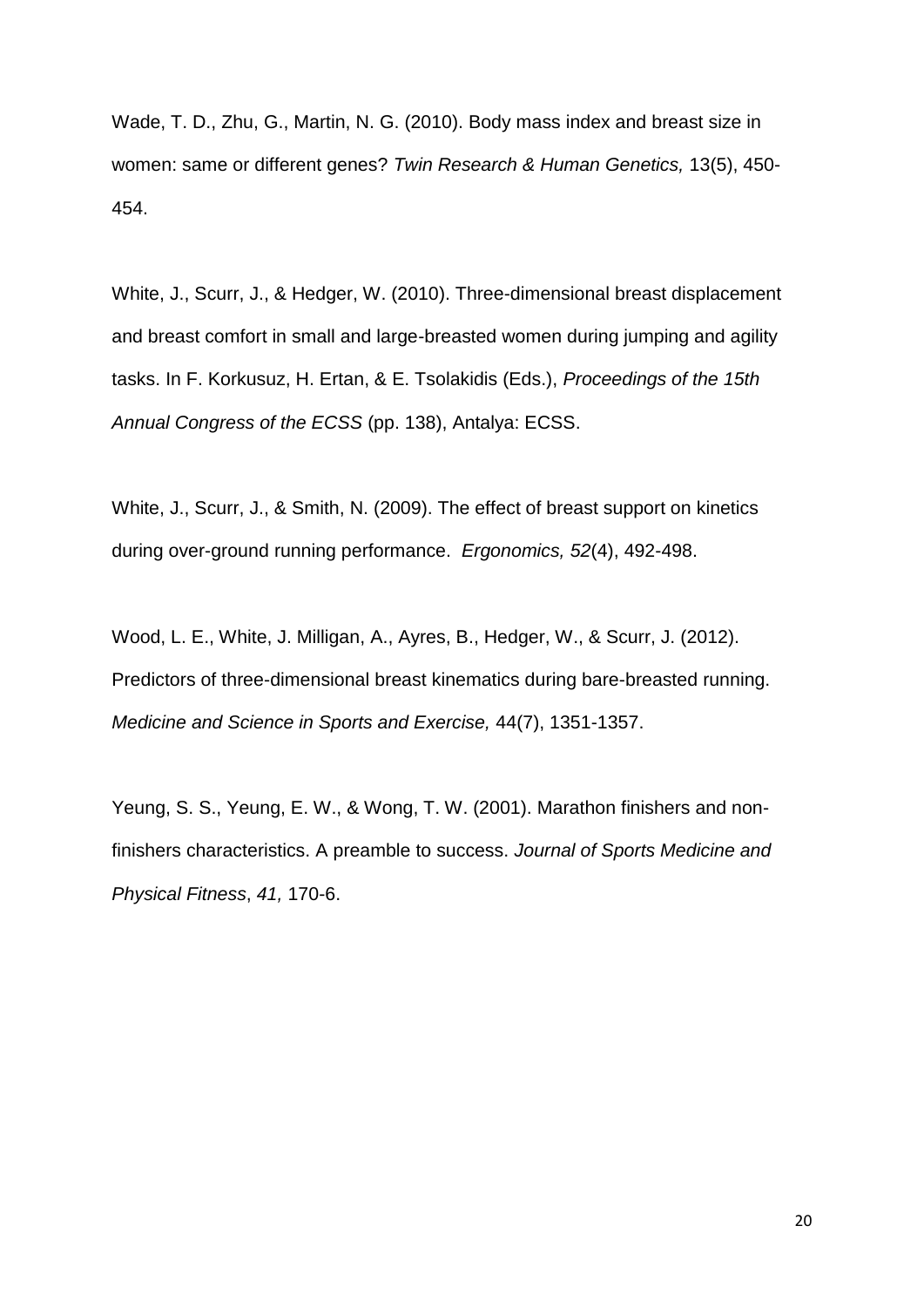**Table 1.** Comparison of age, anthropometric variables and running experience between smaller breasted ( $n = 90$ ) and larger breasted ( $n = 78$ ) runners who completed the London Marathon 2012.

|                           | Mean (SD) (unless otherwise stated) |                |           |                    |  |  |  |
|---------------------------|-------------------------------------|----------------|-----------|--------------------|--|--|--|
|                           | <b>All</b>                          | <b>Smaller</b> | Larger    | <b>Statistical</b> |  |  |  |
|                           | participants                        | breasted       | breasted  | test result        |  |  |  |
| Age (years)               |                                     |                |           | $X^2 = 5.302$      |  |  |  |
| 18 to 29                  | 18%                                 | 20%            | 15%       |                    |  |  |  |
| 30 to 39                  | 34%                                 | 38%            | 31%       |                    |  |  |  |
| 40 to 49                  | 29%                                 | 21%            | 37%       |                    |  |  |  |
| > 50                      | 19%                                 | 21%            | 17%       |                    |  |  |  |
| BMI ( $\text{kg/m}^2$ )   | 23.1(2.9)                           | 21.9(2.3)      | 24.5(2.9) | $Z = -6.367*$      |  |  |  |
| Menopausal status         |                                     |                |           | $X^2 = 0.199$      |  |  |  |
| Pre                       | 75%                                 | 73%            | 76%       |                    |  |  |  |
| Mid                       | 16%                                 | 17%            | 15%       |                    |  |  |  |
| Post                      | 10%                                 | 10%            | 9%        |                    |  |  |  |
| <b>Given Birth</b>        |                                     |                |           | $X^2 = 5.302$      |  |  |  |
| Yes                       | 48%                                 | 43%            | 54%       |                    |  |  |  |
| <b>No</b>                 | 52%                                 | 57%            | 65%       |                    |  |  |  |
| <b>Previous marathons</b> |                                     |                |           | $X^2 = 10.978^*$   |  |  |  |
| completed                 |                                     |                |           |                    |  |  |  |
| None                      | 51%                                 | 46%            | 56%       |                    |  |  |  |
| 1 to $2$                  | 25%                                 | 20%            | 31%       |                    |  |  |  |
| $3$ to $4$                | 11%                                 | <u>16%</u>     | 5%        |                    |  |  |  |
| $\geq 5$                  | 14%                                 | <u>18%</u>     | 8%        |                    |  |  |  |
| <b>Previous running</b>   | 7.5(7.0)                            | 8.4(8.0)       | 6.5(5.7)  | $Z = -1.238$       |  |  |  |
| experience (years)        |                                     |                |           |                    |  |  |  |

Note: Underlined cells show those with significant adjusted standardised residuals \*significant difference between smaller and larger breasted participants at .05 level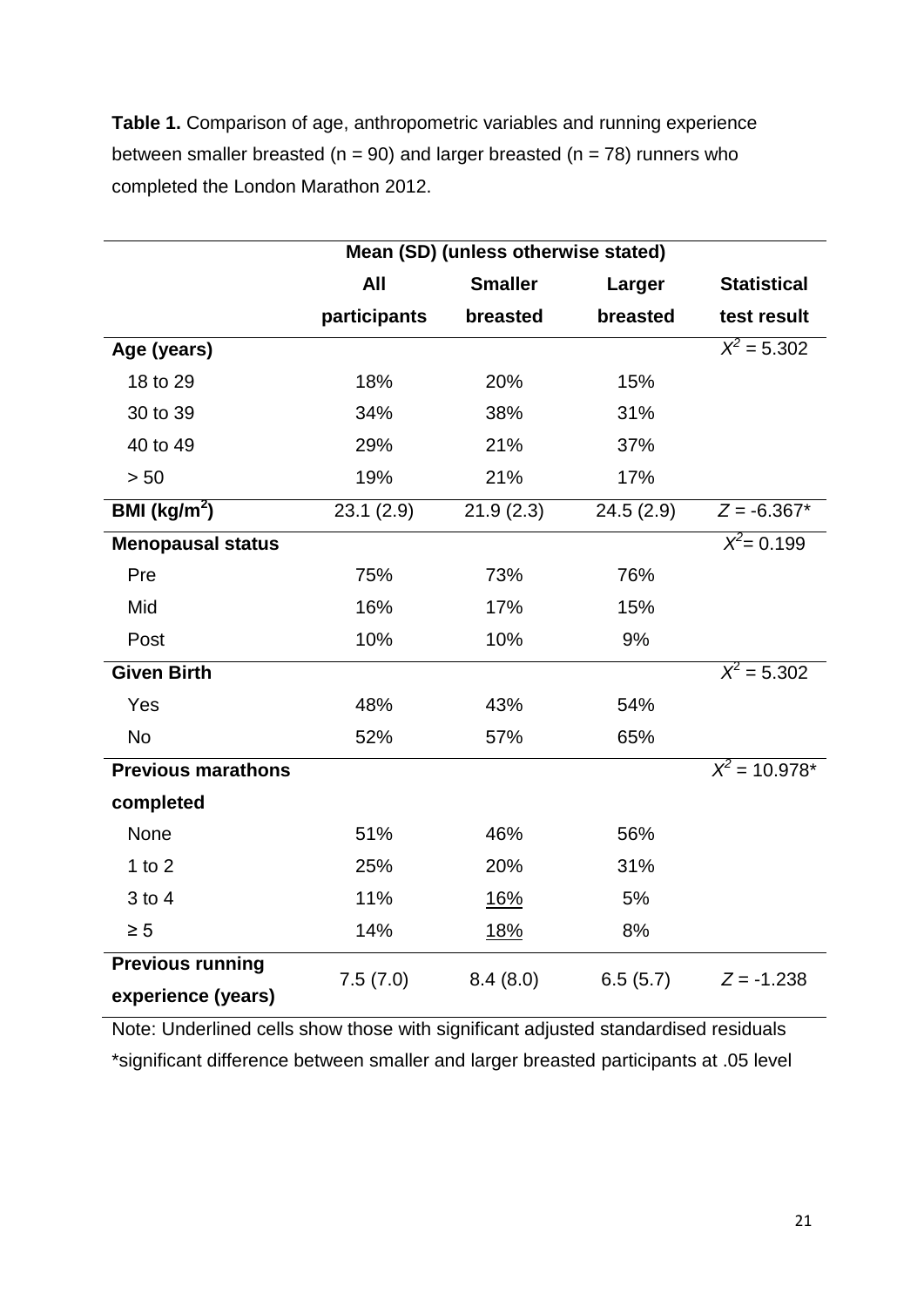**Table 2:** Regression analysis for BMI and breast mass predicting marathon finish times (*t*), displaying regression coefficients and model fit statistics for each model (*n =* 168).

| <b>Variable</b> | R                        | $R^2_{\text{adi}}$           | <b>Unstandardised</b><br>$coefficient \beta$ | <b>Standardised</b><br>$coefficient \beta$ | t        |  |
|-----------------|--------------------------|------------------------------|----------------------------------------------|--------------------------------------------|----------|--|
| <b>Model 1</b>  |                          |                              |                                              |                                            |          |  |
| Constant        | $\overline{\phantom{0}}$ | $\qquad \qquad \blacksquare$ | 89.541 (29.166)                              |                                            | $3.070*$ |  |
| and BMI         | $0.489*$                 | $0.239*$                     | 9.006(1.250)                                 | 0.489                                      | $7.202*$ |  |
| <b>Model 2</b>  |                          |                              |                                              |                                            |          |  |
| Constant        | $\overline{\phantom{0}}$ |                              | 135.268 (32.239)                             |                                            | 4.196*   |  |
| and BMI         |                          |                              | 6.144(1.545)                                 | 0.334                                      | $3.977*$ |  |
| and breast mass | $0.529*$                 | $0.279*$                     | 0.040(0.013)                                 | 0.254                                      | $3.024*$ |  |

Note: Estimated coefficients are given with standard errors in parentheses

\*Significance at .05 level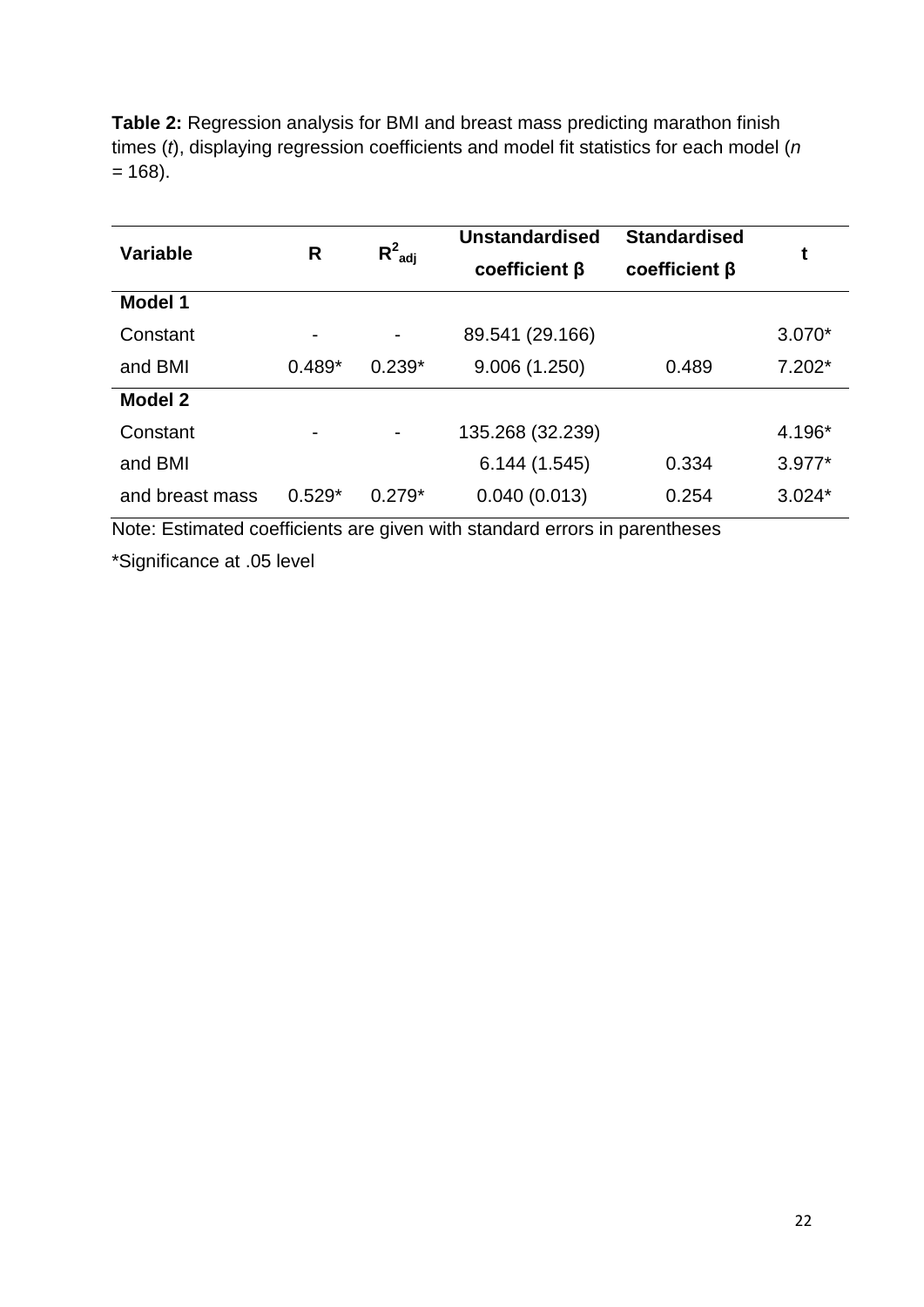| <b>Table 3.</b> Percentage of smaller and larger breasted women within marathon finish |  |  |  |  |  |
|----------------------------------------------------------------------------------------|--|--|--|--|--|
| time quartiles ( $n = 168$ ).                                                          |  |  |  |  |  |

| <b>Marathon finish time</b>    | <b>Smaller</b> | Larger           |  |
|--------------------------------|----------------|------------------|--|
| quartile (range)               | breasted (%)   | breasted (%)     |  |
| $1^{st}$ (< 262 min)           | 37             | <u> 12</u>       |  |
| $2^{nd}$ (263 – 296 min)       | 23             | 27               |  |
| $3^{rd}$ (297 – 330 min)       | 26             | 24               |  |
| $4^{th}$ (>331 min)            | 14             | 37               |  |
| <b>Statistical test result</b> |                | $X^2 = 19.423^*$ |  |

Note: Underlined cells show those with significant adjusted standardised residuals \*significant difference between smaller and larger breasted participants at .05 level